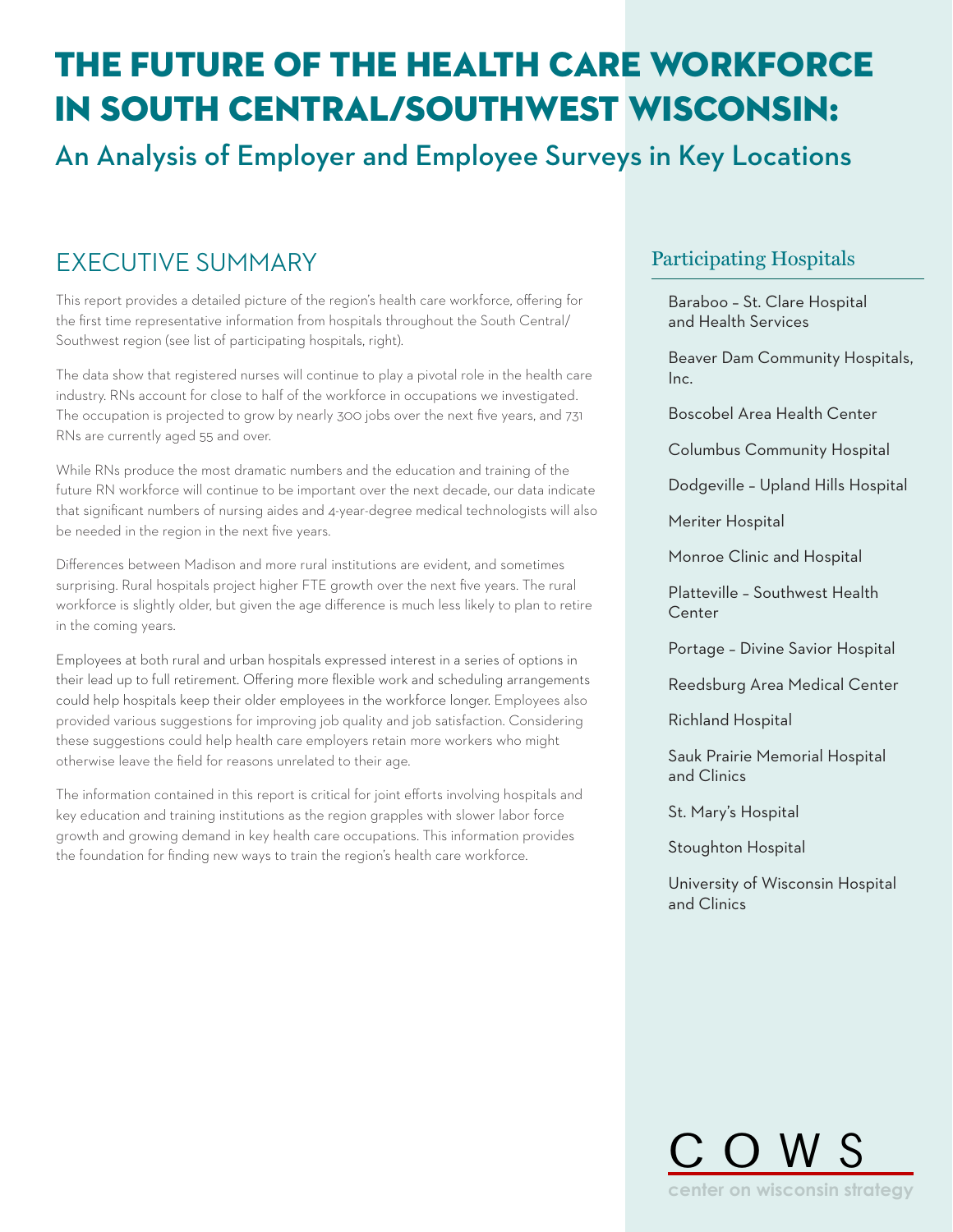### **INTRODUCTION**

This report provides a detailed picture of the health care workforce in the South Central/Southwest region. The report is unique, drawing on data from both employer and employee responses and using this data to present a comprehensive picture of the age profile of key regional health care occupations, the projected training needs in those occupations, and the reasons that employees expect to leave them.

Throughout the report, we provide data for all participating hospitals but also split that data for urban hospitals (three in Madison) and rural hospitals (12 in the region, see list of all participating hospitals on first page). For key health care occupations (see list below), we provide data on aggregate employment (including both FTE and total headcount), age profile within occupations, and change over the next five years in total employment, as projected by employers. From employee surveys, we show key reasons for leaving occupations and occupations with greatest coming retirements, as projected by staff themselves.

These data will help support individual institutions as they come to understand how their own employee profile mirrors or differs from the region's health care workforce. Perhaps more important than the institutional benchmarking, compiling this data allows a more

### Survey Occupations

| Cardiovascular technician/<br>technologist       | Medical records/health<br>information technician | Physical therapist assistant      |  |
|--------------------------------------------------|--------------------------------------------------|-----------------------------------|--|
|                                                  |                                                  | Physician assistant               |  |
| <b>Certified Nurse Specialist</b>                | Medical technologist (4-yr degree)               | Radiation therapist               |  |
| CT/PET/MRI technician                            | Medical transcriptionist                         | Radiography/radiologic technician |  |
| Dialysis technician                              | Mental health specialist                         |                                   |  |
|                                                  |                                                  | Registered nurse                  |  |
| Emergency Medical Technician/<br>paramedic       | Nuclear Medicine Technologist                    | Registered nurse manager          |  |
|                                                  | Nursing aide/assistant/attendant                 |                                   |  |
| Home health aide                                 |                                                  | Respiratory therapist             |  |
| Licensed practical/vocational                    | Nurse practitioner                               | Respiratory therapy assistant/    |  |
| nurse                                            | Occupational therapist                           | technician                        |  |
| Mammography technician                           | Occupational therapist assistant                 | Social worker/Medical social      |  |
| Medical assistant                                | Pharmacist                                       | worker                            |  |
|                                                  |                                                  | Speech therapist                  |  |
| Medical coder                                    | Pharmacy technician/assistant                    |                                   |  |
| Medical/Clinical lab technician<br>(2-yr degree) | Phlebotomist                                     | Surgical technologist             |  |
|                                                  |                                                  | Ultrasound technician             |  |
|                                                  | Physical therapist                               |                                   |  |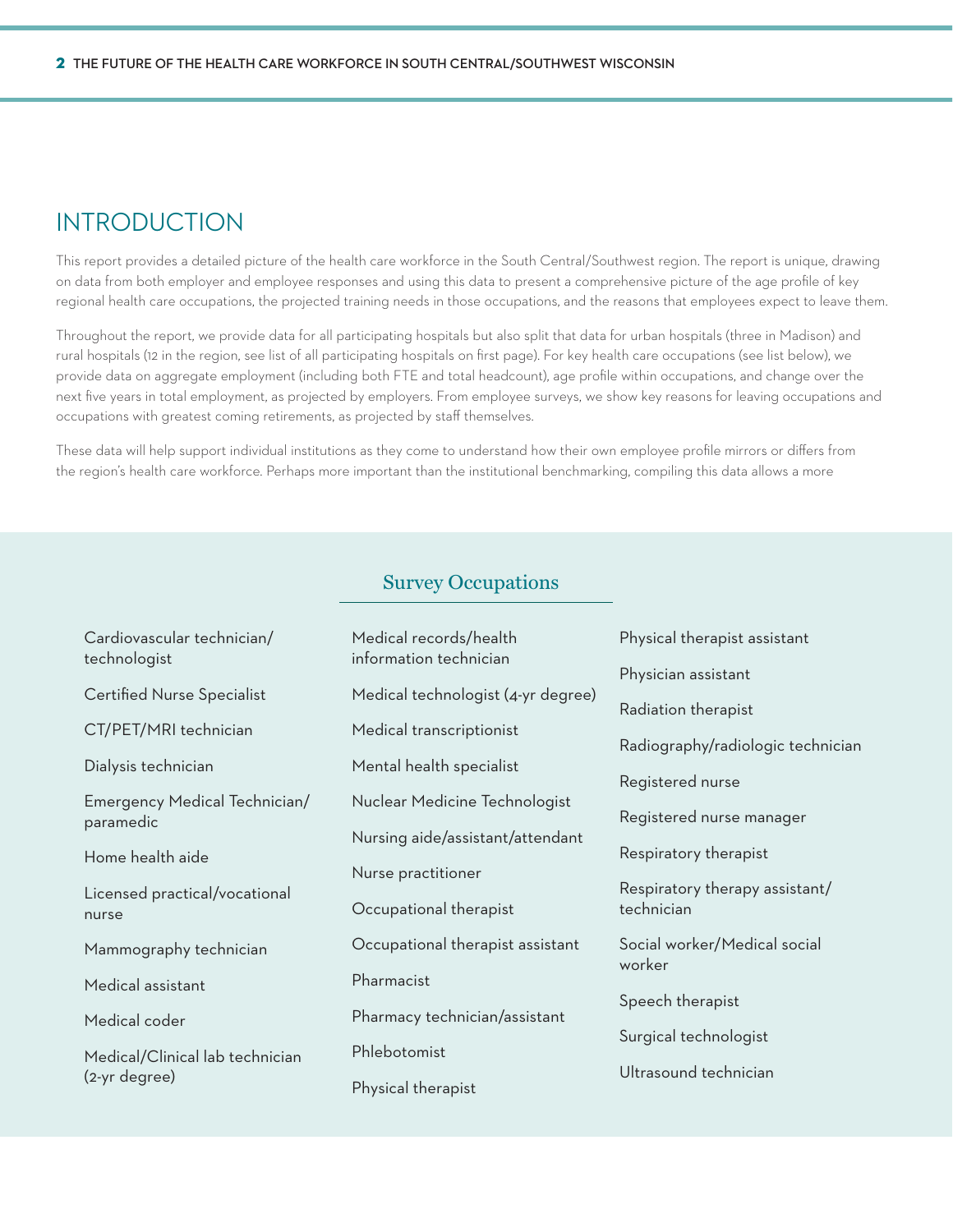representative regional picture of hospital employment to emerge. That information is critical for joint efforts involving hospitals and key education and training institutions as the region grapples with slower labor force growth and growing demand in key health care occupations. This information provides the foundation for finding new ways to train the region's health care workforce.

### **BACKGROUND**

The Workforce Development Boards of South Central and Southwest Wisconsin and local educational institutions joined forces with area health care employers to conduct a comprehensive assessment of the health care workforce needs in the region. Three Madison-based hospitals and 12 hospitals from the Rural Wisconsin Health Cooperative (RWHC) participated in this comprehensive assessment, administering a Retirement and Departure Intentions Survey to employees of various health care occupations, and simultaneously completing an internal assessment of their future workforce needs.

The two survey instruments used in this study were adapted from those developed by the Fox Valley Health Care Alliance (FVHCA). Parts of this report parallel the structure of the summary report published in May 2007 by FVHCA for the Fox Valley region (see www.fvhca.org for the Fox Valley report).

This report summarizes major findings of the employer and employee surveys administered by participating hospitals. It provides regional results, breaking out urban and rural findings where appropriate. Copies of this report can be accessed at www.cows.org.

### Survey Administration

Human Resources staff at participating hospitals completed an internal employer survey, in which they accounted for current staffing levels in selected occupations. Employers also projected the future workforce needs for these occupations in the next five years. Employer surveys were administered in February and March 2008, and thus reflect staffing levels and projections at this point in time.

The Retirement and Departure Intentions employee survey was administered to 11,272 employees (6,703 urban; 4,569 rural) of participating hospitals between early December 2007 and mid-March 2008, resulting in responses from 5,049 employees (3,095 urban; 1,951 rural; three unspecified). Of the 5,049 employees who filled out the survey, 4,808 (2,961 urban; 1,844 rural; three unspecified) did so almost completely. Overall survey response rate (for mostly completed surveys only) was thus 43 percent (44 percent urban; 40 percent rural).

All three Madison-based hospitals, and five rural hospitals, administered their survey to employees of the 36 occupations of interest identified in the employer survey. The remaining seven rural hospitals administered their employee survey to all hospital employees; employees from these hospitals who did not fit into one of the coded 36 occupational categories identified themselves as having an occupation of "other." Due to the difference in survey methodology of the participating hospitals, we eliminated from this analysis all employees who placed themselves into this "other" occupational category: a total of 479 employees. This report analyzes responses only from those 4,329 employees (2,948 urban; 1,378 rural; three unspecified) falling into one of our 36 occupational categories.

The results of this report are organized into three sections. Section 1 presents results from the staffing assessment conducted by employers. Section 2 presents results of the employee survey. Section 3 provides general conclusions from the two surveys.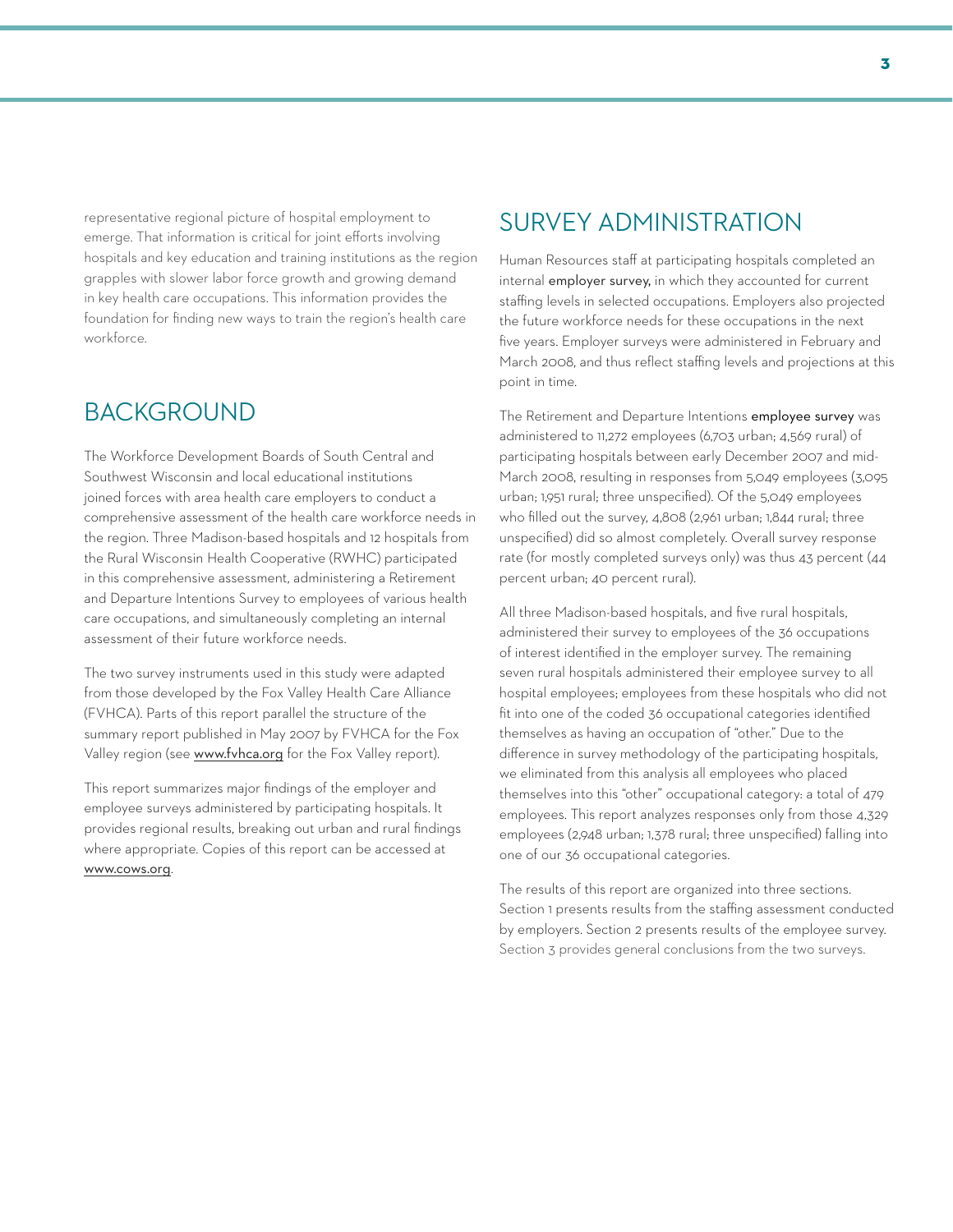## SECTION 1: EMPLOYER SURVEY ANALYSIS

### Summary of Occupations

Tables 1, 2, and 3 provide a summary of the staffing assessment survey completed by participating employers for the 36 selected occupations. Table 1 shows the overall regional picture from the survey, providing for all 36 occupations the size of the occupation (total headcount and FTE), the projected five year change in FTE, as well as both the number and percentage of employees over the age of 55 according to the age profile for the occupation. Table 2 provides the data for the three Madison hospitals. Table 3 provides the data for the 12 hospitals in the region outside of Madison.

The occupational data can be ranked in a number of ways. Below we list key occupations according to various ranking systems. The "top five" lists below are all drawn from Table 1, 2, and 3, sorted and ranked by key variables.

#### **Occupations with Highest Total Employment (Top Five)**

| <b>Regional</b>                 | <b>Urban</b>                    | <b>Rural</b>                  |
|---------------------------------|---------------------------------|-------------------------------|
| Registered nurse                | Registered nurse                | Registered nurse              |
| Nursing aide/assist/attendant   | Nursing aide/assist/attendant   | Nursing aide/assist/attendant |
| Medical technologist (4-yr deg) | Medical technologist (4-yr deg) | Licensed prac/voc nurse       |
| Licensed prac/voc nurse         | Pharmacist                      | Radiography/rad tech          |
| Physical therapist              | Physical therapist              | Registered nurse manager      |

Medical technologists, pharmacists, and physical therapists have more employees in urban hospitals. LPNs, radiologic techs, and nurse managers have more employees in rural hospitals. But in both, and throughout the region, RNs and nursing assistants encompass the majority of health care workers. Indeed, of the 10,039 member health care workforce, nearly half (46 percent) are RNs, and another 13 percent are nursing assistants.

### Occupations with Highest Projected Five-Year Growth

Employer respondents were asked to project future workforce needs for the 36 selected occupations, providing estimates of fiveyear increases or decreases in total FTE employment. These estimates are anticipated total FTE employment levels (not accounting for and independent of their consideration of need for workers due to retirement). From these estimates we are able to identify the occupations that are expected to grow the most over the next five years. [Note: Some employers were unsure about the five-year projected change in FTE employment of certain occupations at their respective institutions and chose not to answer this question. When aggregating across institutions, we assumed the five-year change in these cases to be zero.]

#### **Occupations with Highest Projected Five-Year Growth (Total FTE Growth)**

| <b>Regional</b>                      | Urban                                | <b>Rural</b>                     |
|--------------------------------------|--------------------------------------|----------------------------------|
| Registered nurse (291)               | Registered nurse (233)               | Registered nurse (58)            |
| Nursing aide/asst/attendant (51)     | Nursing aide/asst/attendant (22)     | Nursing aide/asst/attendant (29) |
| Medical technologist (4-yr deg) (27) | Medical technologist (4-yr deg) (20) | Physical therapist (20)          |
| Physical therapist (24)              | Medical assistant (14)               | Phlebotomist (10)                |
| Medical assistant (19)               | Respiratory therapist (8)            | Physical therapist assist (9)    |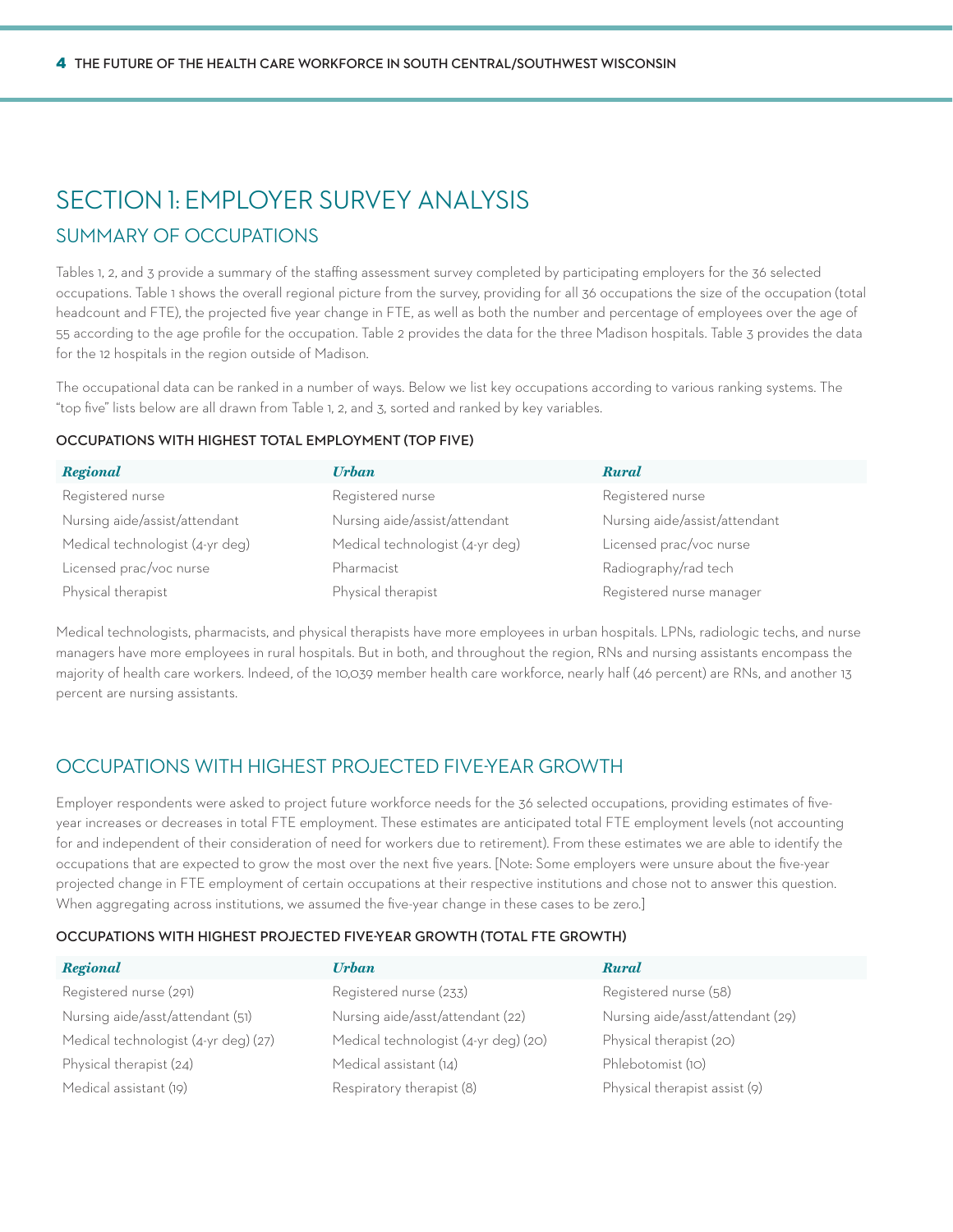RNs are, by far and not surprisingly, the largest occupational group in the region; our employers project also that their demand for RNs will grow substantially – indeed by 291 – over the next five years. Other occupations projected to exhibit high absolute growth in FTE are nursing assistants (FTE increase of 51), medical technologists (FTE increase of 27), physical therapists (FTE increase of 24), medical assistants (FTE increase of 19), respiratory therapists (FTE increase of 17), and nurse practitioners (FTE increase of 15).

Again, the projected increases are substantial for RNs and nursing assistants both in urban and rural hospitals. The urban demand for RNs is predicted to grow more dramatically than the rural demand. Urban hospitals also project strong growth in their demand for medical technologists, medical assistants, and respiratory therapists. Rural hospitals project more growth in physical therapy, phlebotomy, and physical therapy assistant positions.

#### **Occupations with Highest Projected Five-Year Growth (Percent Growth)**

| Regional                        | <b>Urban</b>                    | <b>Rural</b>                    |
|---------------------------------|---------------------------------|---------------------------------|
| Physician assistant (60%)       | Physician assistant (85%)       | Dialysis technician (133%)      |
| Nurse practitioner (46%)        | Nurse practitioner (39%)        | Cardio tech (111%)              |
| Physical therapist assist (38%) | Physical therapist assist (21%) | Physical therapist assist (68%) |
| Home health aide (31%)          | Speech therapist (16%)          | Physician assistant (55%)       |
| Cardiovascular tech (25%)       | Cardiovascular tech (14%)       | Occ therapy assist (55%)        |

The lists above provide "top five" occupations in terms of projected percent growth in FTE employment. These projections in terms of percent growth provide more insight into key occupations that may be growing into more prominence over the next five years. When considering these data, keep in mind that percent growth can seem quite high even when actual growth is very small. Take the 133 percent growth expected for dialysis technicians in rural areas. In fact, taking the projections of all 12 rural hospitals together, the occupation was projected to grow by four FTE positions over the next five years. Given that current employment in the occupation is three, adding four FTE jobs expands the occupation by 133 percent. Low current employment in cardiovascular technicians in rural areas also helps explain the high percentage growth. But for the other occupations, the growth is more significant.

Employers throughout the region project strong increasing demand for physician assistants. Though urban projections slightly exceed rural projections, in both cases the projected growth is substantial. Other occupations expected to experience high percent growth in the next five years include nurse practitioners, physical therapist assistants, home health aides, and cardiovascular technicians.

For urban hospitals, the three occupations expected to experience the highest five-year percent growth are the same as those for the region as a whole: physician assistants, nurse practitioners, and physical therapist assistants. For rural hospitals the top three occupations in terms of projected percent growth are dialysis technicians, cardiovascular technicians, and physical therapist assistants. In terms of the net effect of projections, *rural hospitals projected slightly higher FTE growth over the next five years, with total workforce expected to expand by 11 percent. Urban hospitals projected slightly lower growth overall, expecting workforce expansion in these categories to be about seven percent.*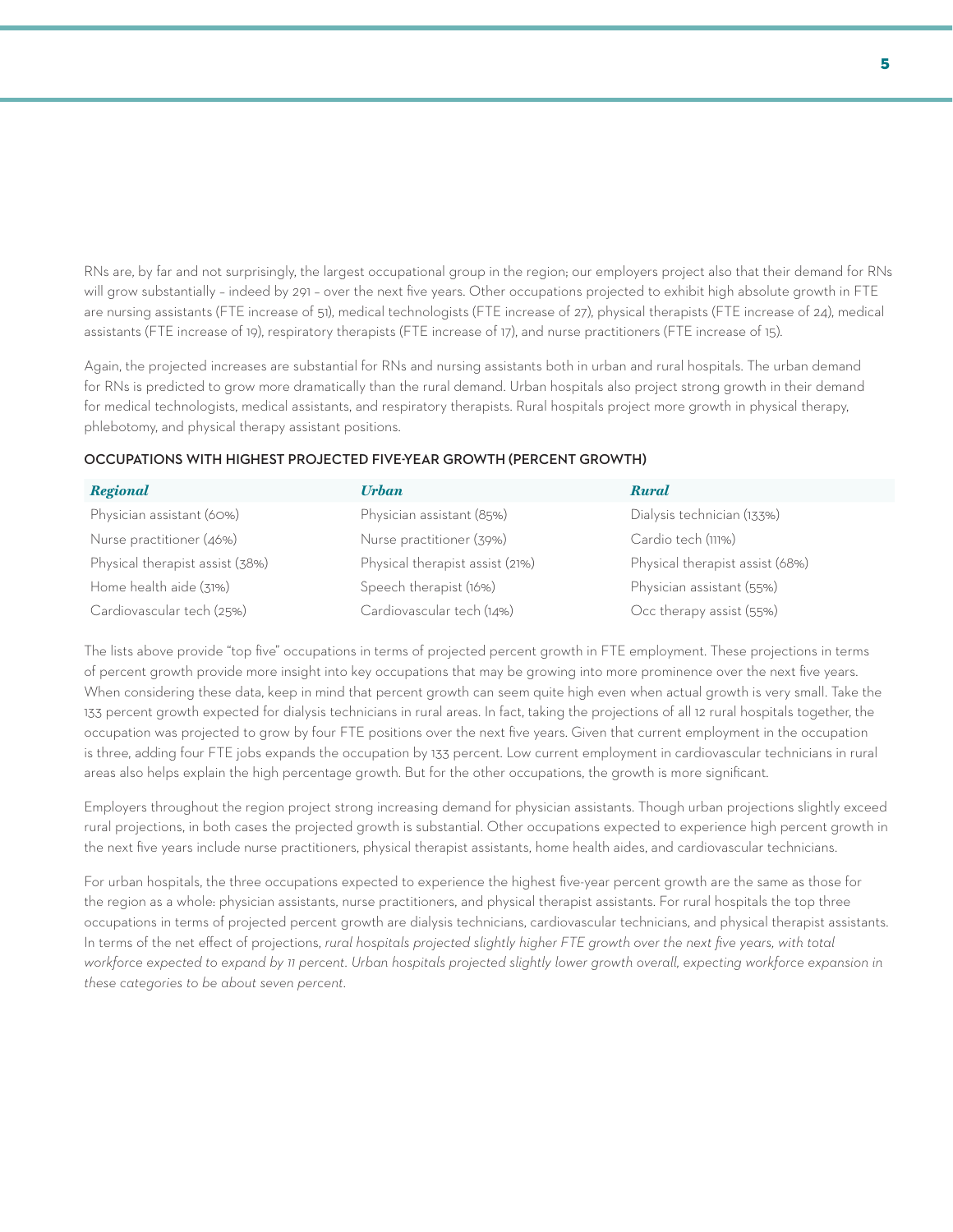### Occupations and Employee Age Profiles

A critical question regarding these occupations is the age profile of the current workforce. The more workers that are close to retirement age, the more retirements an occupation will experience. Below, we provide the top five occupations by total number and percentage of workers aged 55 and older.

#### **Occupations with Highest Number of Employees Aged 55 and Older (Total)**

| <b>Regional</b>                      | Urban                                | <b>Rural</b>                         |
|--------------------------------------|--------------------------------------|--------------------------------------|
| Registered nurse (731)               | Registered nurse (503)               | Registered nurse (228)               |
| Nursing aide/assist/attend (98)      | Medical technologist (4-yr deg) (65) | Nursing aide/assist/attend (59)      |
| Medical technologist (4-yr deg) (97) | Nursing aide/assist/attend (39)      | Licensed prac/voc nurse (58)         |
| Licensed prac/voc nurse (94)         | Licensed prac/voc nurse (36)         | Medical technologist (4-yr deg) (32) |
| Med transcriptionist (64)            | Med transcriptionist (32)            | Med transcriptionist (32)            |

Above we show the top five occupations with the largest number of workers 55 years old or older. Clearly, large occupations are more likely to have workers in the 55 plus age range. Given the occupational predominance of RNs, it comes as no surprise that they lead in the 55 plus age range with 731 RNs at the reporting hospitals in the 55 plus category. That is 16 percent of the RN workforce. RNs in the rural hospitals are slightly more likely to be in the 55 and older category, with 20 percent over 55. Other occupations with a high number of employees aged 55 and older include nursing assistants (98 employees), medical technologists (97 employees), LPNs (94 employees), medical transcriptionists (64 employees), and pharmacists (45 employees).

For urban hospitals, the top occupations in terms of number of employees aged 55 and older are RNs, medical technologists, nursing assistants, and LPNs. For rural hospitals the top occupations are RNs, nursing assistants, LPNs, medical technologists and medical transcriptionists.

### **Occupations with Highest Percent of Employees Aged 55 and Older (Percent of Total)**

| <b>Regional</b>                       | Urban                                 | <b>Rural</b>                          |
|---------------------------------------|---------------------------------------|---------------------------------------|
| Licensed prac/voc nurse (33%)         | Licensed prac/voc nurse (47%)         | Pharmacist (37%)                      |
| Medical technologist (4-yr deg) (32%) | Medical technologist (4-yr deg) (32%) | Med transcriptionist (34%)            |
| Med transcriptionist (29%)            | Soc worker/med soc work (26%)         | Soc worker/med soc work (33%)         |
| Soc worker/med soc work (29%)         | Med transcriptionist (26%)            | Medical technologist (4-yr deg) (33%) |
| Medical coder (25%)                   | Medical coder (24%)                   | Med rec/hlth inf tech (33%)           |

Another way to consider the age profile of these occupations is to look for the occupations with the highest share in the older age cohort. According to our employer survey results, LPNs have the highest proportion of employees aged 55 and older (33 percent). Other occupations with a high proportion of employees aged 55 and older are medical technologists (32 percent), medical transcriptionists (29 percent), social workers (29 percent), medical coders (25 percent), and medical records/health information technicians (24 percent).

For urban hospitals, the occupations with highest percentage of employees aged 55 and older are LPNs, medical technologists, social workers, and medical transcriptionists. For rural hospitals the top four occupations are pharmacists, medical transcriptionists, social workers, and medical technologists.

Overall, the employees at participating rural hospitals are older than those at participating urban hospitals. For all 36 occupations under consideration, the proportion of employees aged 55 and older was 18 percent for rural hospitals, versus 14 percent for urban hospitals.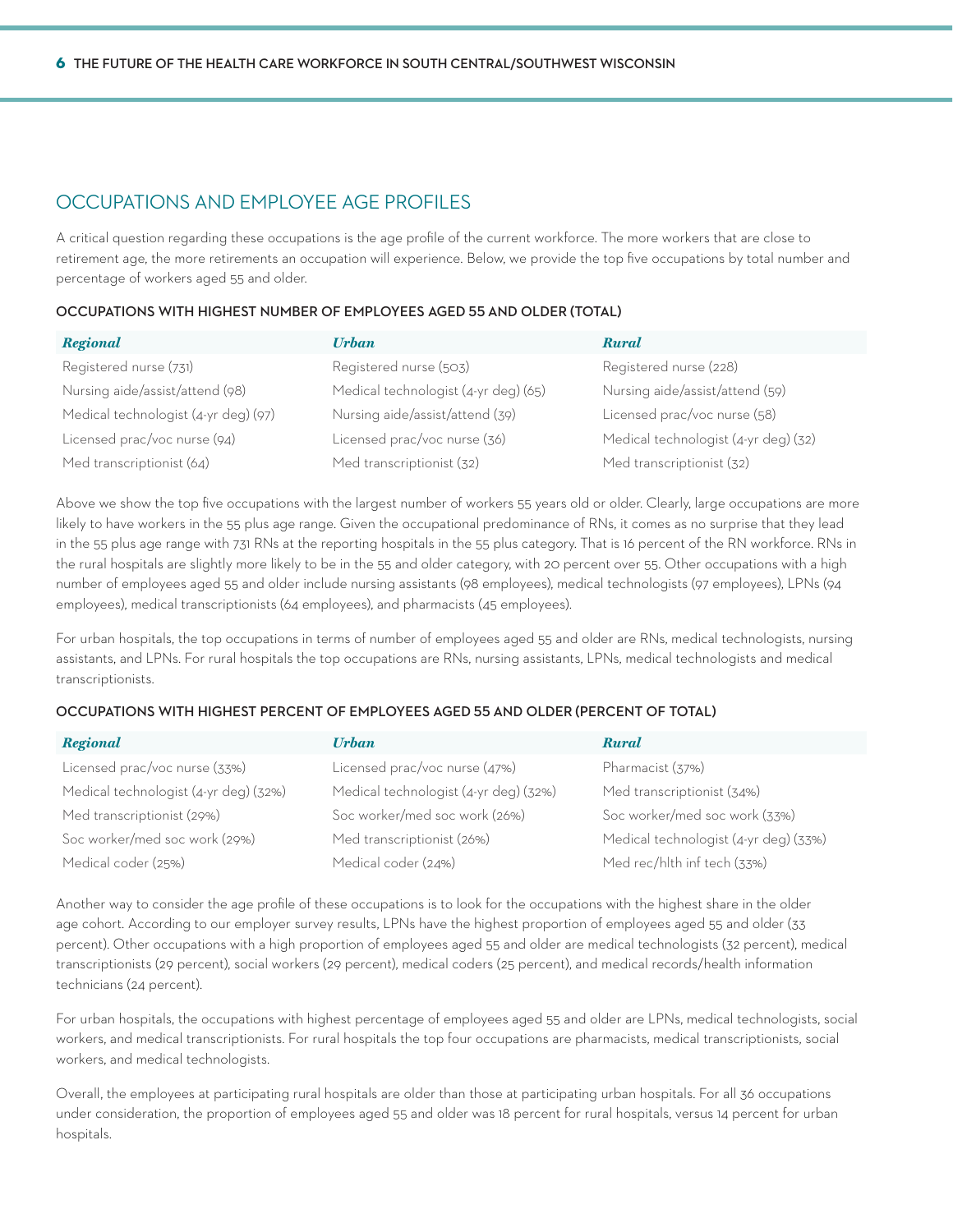### **Regional employer reported staffing levels, 5-year staffing projections, and employees over 55 for selected occupations**

|                                      | <b>Total</b><br><b>Headcount</b> | <b>Total FTE</b> | Projected 5 yr<br>change in FTE       | <b>Employees 55</b><br>yrs and older | <b>Employees 55</b><br>yrs and older<br>$(percent)$ |
|--------------------------------------|----------------------------------|------------------|---------------------------------------|--------------------------------------|-----------------------------------------------------|
| Registered nurse                     | 4626                             | 3331             | 291                                   | 731                                  | 16%                                                 |
| Nursing aide/assistant/attendant     | 1259                             | 790              | 51                                    | 98                                   | 8%                                                  |
| Medical technologist (4-yr deg)      | 302                              | 259              | 27                                    | 97                                   | 32%                                                 |
| Licensed practical/vocational nurse  | 288                              | 199              | $\overline{\phantom{a}}$              | 94                                   | 33%                                                 |
| Physical therapist                   | 266                              | 188              | 24                                    | 27                                   | 10%                                                 |
| Radiography/radiologic technician    | 245                              | 187              | 9                                     | 21                                   | 9%                                                  |
| Pharmacist                           | 236                              | 192              | $\, \circ \,$                         | 45                                   | 19%                                                 |
| Medical assistant                    | 231                              | 196              | 19                                    | 30                                   | 13%                                                 |
| Respiratory therapist                | 228                              | 169              | 17                                    | 24                                   | 11%                                                 |
| Medical transcriptionist             | 218                              | 180              | $-10$                                 | 64                                   | 29%                                                 |
| Registered nurse manager             | 213                              | 201              | $-1$                                  | 40                                   | 19%                                                 |
| Pharmacy technician/assistant        | 210                              | 176              | $-2$                                  | 13                                   | 6%                                                  |
| Phlebotomist                         | 193                              | 133              | 14                                    | 20                                   | 10%                                                 |
| Surgical technologist                | 168                              | 145              | 15                                    | 12                                   | 7%                                                  |
| Social worker/Med social worker      | 140                              | 101              | $\,8\,$                               | 40                                   | 29%                                                 |
| Occupational therapist               | 134                              | 71               | 11                                    | 17                                   | 13%                                                 |
| Medical coder                        | 129                              | 112              | $\mathbb{I}$                          | 32                                   | 25%                                                 |
| Medical records/health info tech     | 126                              | 100              | $\mathbb{R}$                          | 30                                   | 24%                                                 |
| Medical/Clinical lab tech (2-yr deg) | 100                              | 78               | 6                                     | 11                                   | 11%                                                 |
| CT/PET/MRI technician                | 100                              | 83               | 11                                    | 7                                    | 7%                                                  |
| Ultrasound technician                | 68                               | 54               | $\overline{c}$                        | 5                                    | 7%                                                  |
| Certified Nurse Specialist           | 62                               | 56               | $\preceq$                             | 11                                   | 18%                                                 |
| Physical therapist assistant         | 57                               | 38               | 14                                    | $\overline{4}$                       | 7%                                                  |
| Nurse practitioner                   | 49                               | 33               | 15                                    | 9                                    | 18%                                                 |
| Dialysis technician                  | 43                               | 35               | $\overline{\phantom{a}}$              | $\mathfrak{Z}$                       | 7%                                                  |
| Mammography technician               | 42                               | 31               | 4                                     | $\overline{4}$                       | 10%                                                 |
| Emergency Med Tech/paramedic         | 40                               | 23               | $\overline{2}$                        | 7                                    | 18%                                                 |
| Home health aide                     | 36                               | 22               | 7                                     | $\overline{4}$                       | 11%                                                 |
| Occupational therapist assist        | 36                               | 22               | 4                                     | $\mathbb{I}$                         | 3%                                                  |
| Cardiovascular tech                  | 35                               | 32               | 8                                     | $\bigcirc$                           | О%                                                  |
| Speech therapist                     | 34                               | 16               | 3                                     | 3                                    | 9%                                                  |
| Mental health specialist             | 33                               | 22               | $\overline{c}$                        | $\overline{4}$                       | 12%                                                 |
| Physician assistant                  | 33                               | $2\textrm{O}$    | 12                                    | $\overline{2}$                       | 6%                                                  |
| Radiation therapist                  | 21                               | 19               | $\mathbb{R}$                          | $\overline{2}$                       | 10%                                                 |
| Respiratory therapy assistant/tech   | 20                               | 14               | $\mathbb{I}$                          | $\overline{2}$                       | 10%                                                 |
| Nuclear Medicine Technologist        | 18                               | 17               | $\begin{array}{c} \hline \end{array}$ | $\mathbf{2}$                         | 11%                                                 |
| Total                                | 10039                            | 7343             | 595                                   | 1516                                 | 15%                                                 |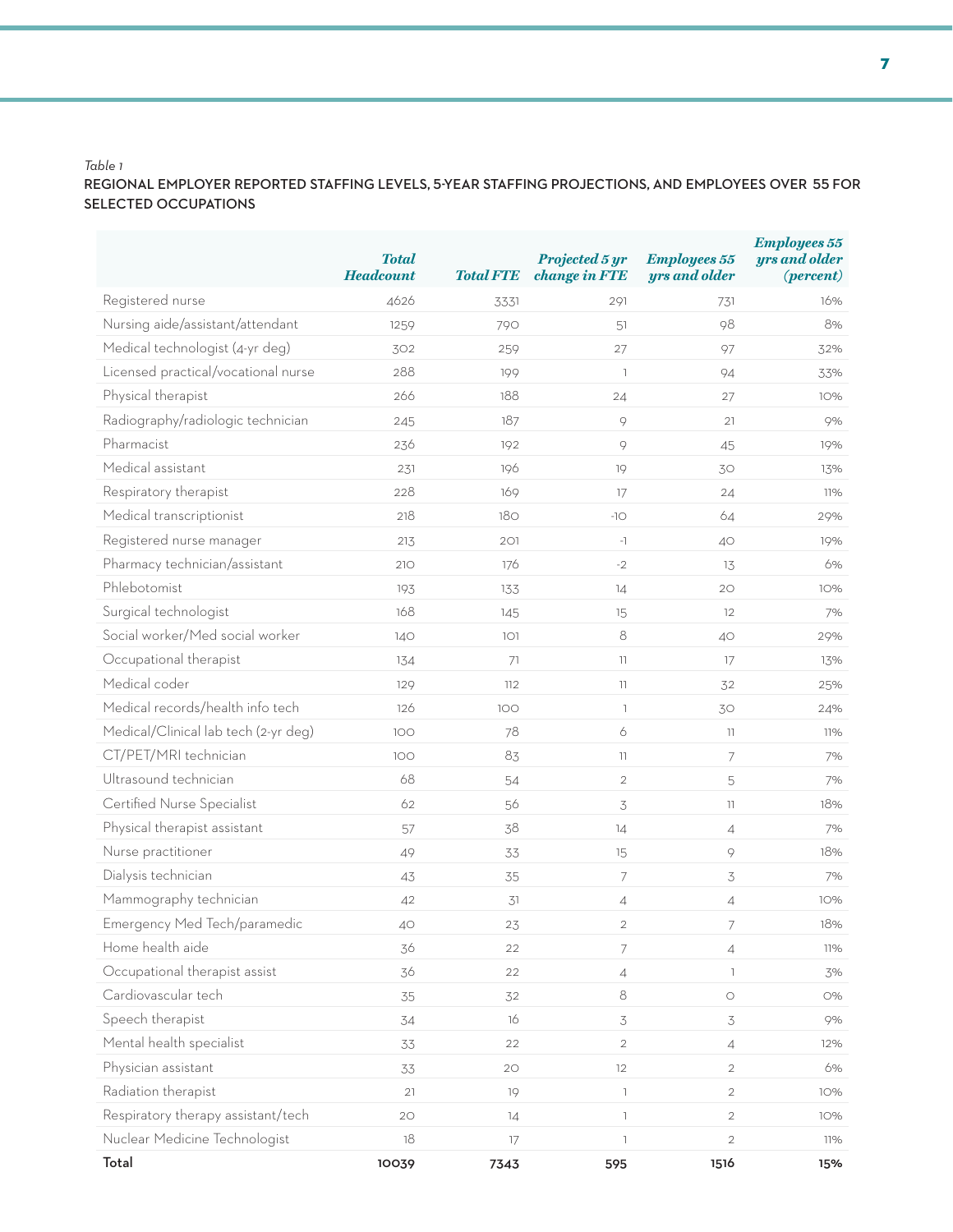### **urban employer reported staffing levels, 5-year staffing projections, and employees over 55 for selected occupations (ranked by total headcount) (3 urban hospitals)**

|                                      | <b>Total</b><br><b>Headcount</b> | <b>Total FTE</b> | Projected 5 yr<br>change in FTE | <b>Employees 55</b><br>yrs and older | <b>Employees 55</b><br>yrs and older<br>$(percent)$ |
|--------------------------------------|----------------------------------|------------------|---------------------------------|--------------------------------------|-----------------------------------------------------|
| Registered nurse                     | 3466                             | 2533             | 233                             | 503                                  | 15%                                                 |
| Nursing aide/assistant/attendant     | 693                              | 442              | 22                              | 39                                   | 6%                                                  |
| Medical technologist (4-yr deg)      | 205                              | 178              | 20                              | 65                                   | 32%                                                 |
| Pharmacist                           | 187                              | 157              | 5                               | 27                                   | 14%                                                 |
| Physical therapist                   | 168                              | 114              | $\overline{4}$                  | 21                                   | 13%                                                 |
| Respiratory therapist                | 167                              | 125              | 8                               | 20                                   | 12%                                                 |
| Pharmacy technician/assistant        | 164                              | 138              | $-10$                           | 8                                    | 5%                                                  |
| Medical assistant                    | 156                              | 131              | 14                              | 17                                   | 11%                                                 |
| Radiography/radiologic technician    | 125                              | 96               | $\overline{2}$                  | 14                                   | 11%                                                 |
| Phlebotomist                         | 124                              | 90               | $\sqrt{4}$                      | 11                                   | 9%                                                  |
| Medical transcriptionist             | 123                              | 106              | $-1$                            | 32                                   | 26%                                                 |
| Surgical technologist                | 119                              | 1O1              | 7                               | $\overline{4}$                       | 3%                                                  |
| Registered nurse manager             | 106                              | 102              | 3                               | 22                                   | 21%                                                 |
| Social worker/Med social worker      | 95                               | 68               | 5                               | 25                                   | 26%                                                 |
| Occupational therapist               | 95                               | 46               | $\sqrt{4}$                      | 12                                   | 13%                                                 |
| Medical coder                        | 84                               | 70               | $\overline{2}$                  | 20                                   | 24%                                                 |
| Licensed practical/voc nurse         | 76                               | 51               | $-6$                            | 36                                   | 47%                                                 |
| Medical records/health info tech     | 74                               | 52               | $-2$                            | 13                                   | 18%                                                 |
| CT/PET/MRI technician                | 68                               | 62               | 6                               | 7                                    | 10%                                                 |
| Certified Nurse Specialist           | 59                               | 55               | $\preceq$                       | 11                                   | 19%                                                 |
| Ultrasound technician                | 52                               | 41               | $\mathbb{I}$                    | $\overline{\mathcal{S}}$             | 6%                                                  |
| Dialysis technician                  | 40                               | 32               | $\preceq$                       | $\overline{\mathcal{S}}$             | 8%                                                  |
| Physical therapist assistant         | 36                               | 24               | 5                               | $\overline{2}$                       | 6%                                                  |
| Medical/Clinical lab tech (2-yr deg) | 31                               | 27               | $\bigcirc$                      | $\mathbf{2}$                         | 6%                                                  |
| Cardiovascular tech                  | 29                               | 28               | $\overline{A}$                  | $\bigcirc$                           | O%                                                  |
| Speech therapist                     | 27                               | 12               | $\overline{c}$                  | $\overline{c}$                       | 7%                                                  |
| Occupational therapist assistant     | 26                               | 14               | $-1$                            | $\bigcirc$                           | O%                                                  |
| Mental health specialist             | 20                               | $\overline{11}$  | $\bigcirc$                      | $\mathbb{I}$                         | 5%                                                  |
| Radiation therapist                  | 18                               | 16               | $\bigcirc$                      | $\overline{2}$                       | 11%                                                 |
| Nurse practitioner                   | 17                               | 16               | 6                               | $\overline{4}$                       | 24%                                                 |
| Mammography technician               | 17                               | 15               | $\mathbb{I}$                    | $\overline{\mathcal{S}}$             | 18%                                                 |
| Respiratory therapy assistant/tech   | 14                               | $\circ$          | $\bigcirc$                      | $\mathbb{I}$                         | 7%                                                  |
| Nuclear Medicine Technologist        | 11                               | 10               | $\bigcirc$                      | $\mathbb{I}$                         | 9%                                                  |
| Home health aide                     | $\acute{\rm{o}}$                 | $\sqrt{4}$       | $\bigcirc$                      | $\bigcirc$                           | O%                                                  |
| Physician assistant                  | $\overline{4}$                   | $\overline{4}$   | $\preceq$                       | $\bigcirc$                           | O%                                                  |
| Total                                | 6702                             | 4982             | 346                             | 931                                  | 14%                                                 |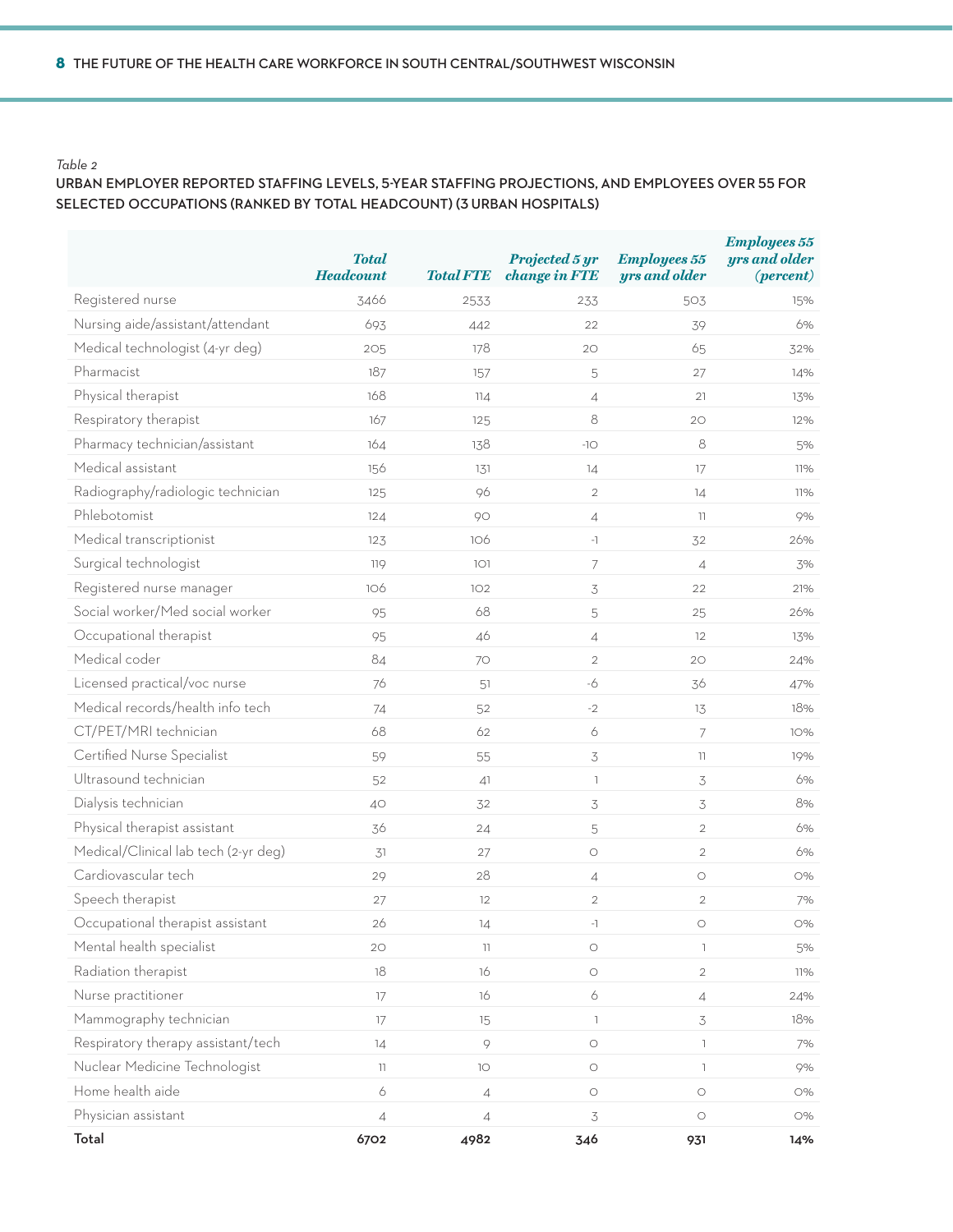### **rural employer reported staffing levels, 5-year staffing projections, and employees over 55 for selected occupations (ranked by total headcount) (12 rural hospitals)**

|                                  | <b>Total</b><br><b>Headcount</b> | <b>Total FTE</b> | Projected 5 yr<br>change in FTE | <b>Employees 55</b><br>yrs and older | <b>Employees 55</b><br>yrs and older<br>$(percent)$ |
|----------------------------------|----------------------------------|------------------|---------------------------------|--------------------------------------|-----------------------------------------------------|
| Registered nurse                 | 1160                             | 799              | 58                              | 228                                  | 20%                                                 |
| Nursing aide/assistant/attendant | 566                              | 347              | 29                              | 59                                   | 10%                                                 |
| Licensed practical/voc nurse     | 212                              | 147              | 7                               | 58                                   | 27%                                                 |
| Radiography/radiologic tech      | 120                              | 90               | $\overline{7}$                  | 7                                    | 6%                                                  |
| Registered nurse manager         | 107                              | 99               | $-3$                            | 18                                   | 17%                                                 |
| Physical therapist               | 98                               | 74               | 20                              | 6                                    | 6%                                                  |
| Medical technologist (4-yr deg)  | 97                               | 81               | $\overline{7}$                  | 32                                   | 33%                                                 |
| Medical transcriptionist         | 95                               | 74               | $-9$                            | 32                                   | 34%                                                 |
| Medical assistant                | 75                               | 64               | 5                               | 13                                   | 17%                                                 |
| Med/Clinical lab tech (2-yr deg) | 69                               | 51               | 6                               | 9                                    | 13%                                                 |
| Phlebotomist                     | 69                               | 44               | 10                              | $\circ$                              | 13%                                                 |
| Respiratory therapist            | 61                               | 44               | $\, \circ \,$                   | $\overline{4}$                       | 7%                                                  |
| Medical records/health info tech | 52                               | 48               | 3                               | 17                                   | 33%                                                 |
| Pharmacist                       | 49                               | 35               | $\sqrt{4}$                      | 18                                   | 37%                                                 |
| Surgical technologist            | 49                               | 44               | 8                               | $\,8\,$                              | 16%                                                 |
| Pharmacy technician/assistant    | 46                               | 38               | 9                               | 5                                    | 11%                                                 |
| Social worker/Med social worker  | 45                               | 33               | $\preceq$                       | 15                                   | 33%                                                 |
| Medical coder                    | 45                               | 41               | $\, \circ \,$                   | $12 \,$                              | 27%                                                 |
| Emergency Med Tech/paramedic     | 40                               | 23               | $\overline{2}$                  | 7                                    | 18%                                                 |
| Occupational therapist           | 39                               | 25               | $\overline{\phantom{a}}$        | 5                                    | 13%                                                 |
| Nurse practitioner               | 32                               | 17               | 9                               | 5                                    | 16%                                                 |
| CT/PET/MRI technician            | 32                               | 21               | 5                               | $\bigcirc$                           | O%                                                  |
| Home health aide                 | 30                               | 18               | 7                               | $\overline{4}$                       | 13%                                                 |
| Physician assistant              | 29                               | 16               | 9                               | $\overline{2}$                       | 7%                                                  |
| Mammography technician           | 25                               | 17               | 3                               | $\overline{\phantom{a}}$             | 4%                                                  |
| Physical therapist assistant     | 21                               | 14               | $\, \circ \,$                   | $\overline{2}$                       | 10%                                                 |
| Ultrasound technician            | 16                               | 13               | $\overline{\phantom{a}}$        | $\overline{2}$                       | 13%                                                 |
| Mental health specialist         | 13                               | 10               | $\overline{2}$                  | 3                                    | 23%                                                 |
| Occupational therapist assistant | 10                               | $\,8\,$          | 5                               | $\mathbb{I}$                         | 10%                                                 |
| Nuclear Medicine Technologist    | $\overline{7}$                   | $\overline{7}$   | $\mathbb{I}$                    | $\mathbb{L}$                         | 14%                                                 |
| Speech therapist                 | 7                                | $\overline{4}$   | $\mathbb{I}$                    | $\mathbb{L}$                         | 14%                                                 |
| Respiratory therapy assist/tech  | 6                                | 5                | $\mathbb{I}$                    | $\mathbb{L}$                         | 17%                                                 |
| Cardiovascular tech              | 6                                | $\overline{4}$   | $\overline{4}$                  | $\bigcirc$                           | O%                                                  |
| Certified Nurse Specialist       | 3                                | $\mathbb{L}$     | $\bigcirc$                      | $\bigcirc$                           | O%                                                  |
| Dialysis technician              | 3                                | 3                | $\overline{4}$                  | $\bigcirc$                           | O%                                                  |
| Radiation therapist              | $\mathfrak{Z}$                   | $\preceq$        | $\mathbb{I}$                    | $\bigcirc$                           | O%                                                  |
| Total                            | 3337                             | 2361             | 250                             | 585                                  | 18%                                                 |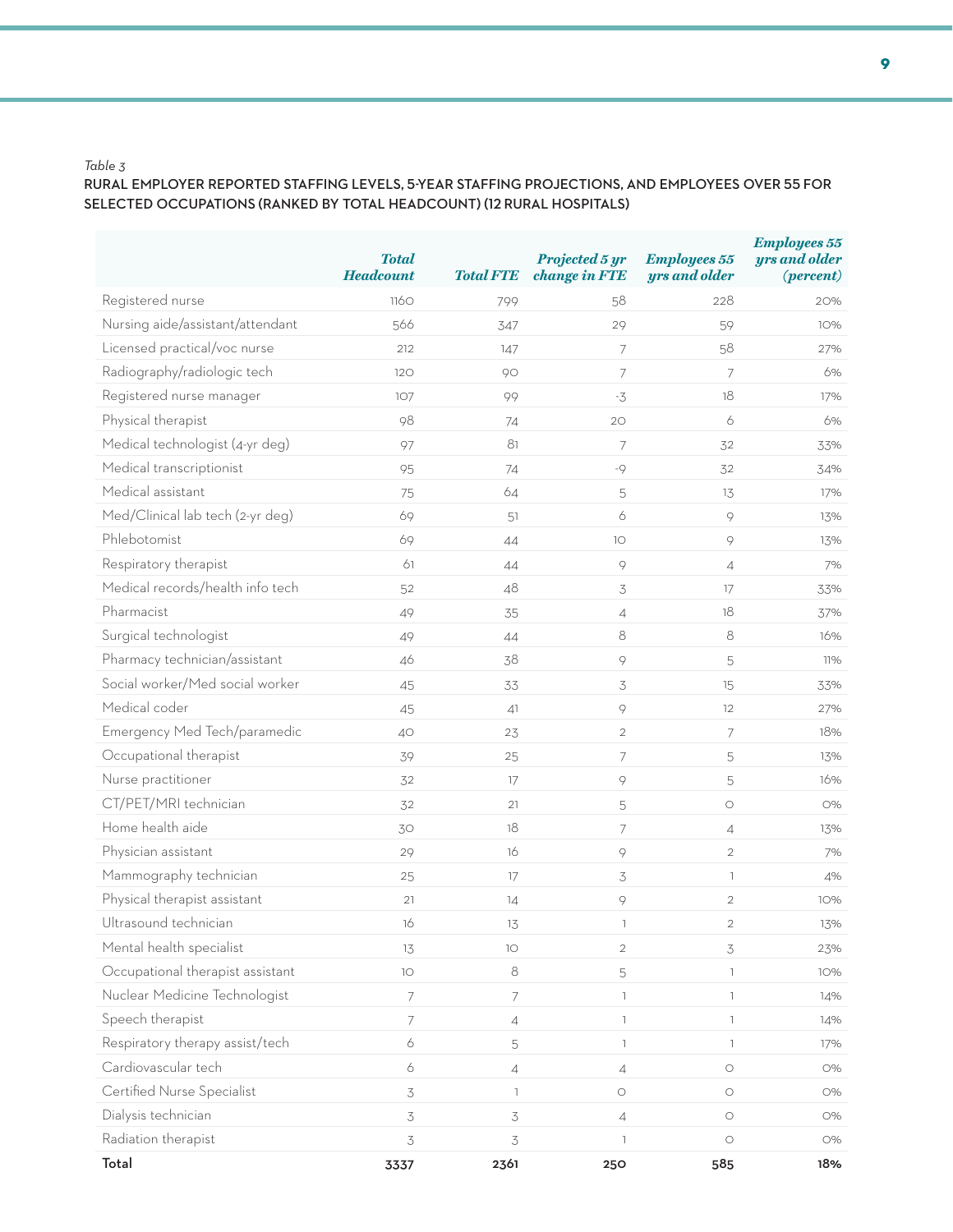### Considering total employment vs. FTE data. Or, how many people do you need to train to make a nurse anyway?

Many health care employees work part-time. An important feature of this study is that it allows for comparison of total employee headcount with full-time equivalent data reported for each occupation by employers. This data is critical to understanding employment projections and training requirements for future openings. For example, if all pharmacists worked half-time (they don't, see below), then two pharmacists need to be trained for one projected opening.

In Table 4, we provide data on employees per FTE position for each occupation, and for urban and rural areas. Currently, in survey hospitals, 4,626 RNs hold the equivalent of 3,331 full-time RN positions. On average, then, each full-time position requires 1.4 workers. Speech therapists and occupational therapists require the most employees per FTE position. Registered nurse managers, cardiovascular technologists, and nuclear medicine technicians nearly always work full-time.

Across all occupations, rural hospitals (averaging 1.41 workers per FTE) have slightly higher rates of part-time work than urban hospitals (1.35 workers per FTE).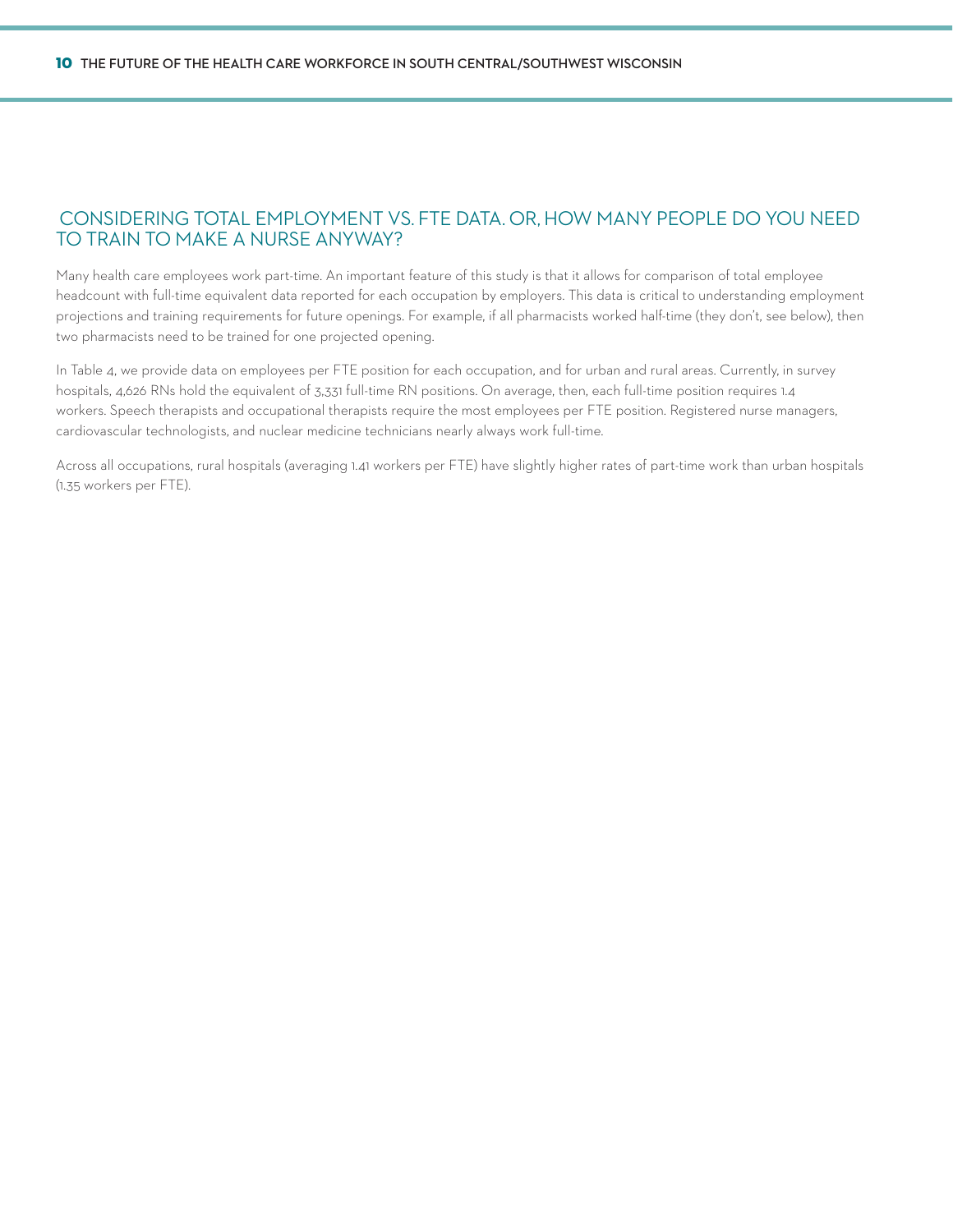### *Table 4* **regional, urban, and rural total employees per fte, by occupation**

|                                      | <b>Total</b><br><b>Employees</b><br>(headcount) | <b>Total FTE</b> | <b>Employees</b><br>per FTE | <b>Urban</b><br>employees<br>per FTE | <b>Rural</b><br>employees<br>per FTE |
|--------------------------------------|-------------------------------------------------|------------------|-----------------------------|--------------------------------------|--------------------------------------|
| Registered nurse                     | 4626                                            | 3331             | 1.39                        | 1.37                                 | 1.45                                 |
| Nursing aide/assistant/attendant     | 1259                                            | 790              | 1.59                        | 1.57                                 | 1.63                                 |
| Medical technologist (4-yr deg)      | 302                                             | 259              | 1.17                        | 1.15                                 | 1.20                                 |
| Licensed practical/voc nurse         | 288                                             | 199              | 1.45                        | 1.48                                 | 1.44                                 |
| Physical therapist                   | 266                                             | 188              | 1.42                        | 1.48                                 | 1.33                                 |
| Radiography/radiologic technician    | 245                                             | 187              | 1.31                        | 1.30                                 | 1.33                                 |
| Pharmacist                           | 236                                             | 192              | 1.23                        | 1.19                                 | 1.42                                 |
| Medical assistant                    | 231                                             | 196              | 1.18                        | 1.19                                 | 1.17                                 |
| Respiratory therapist                | 228                                             | 169              | 1.35                        | 1.34                                 | 1.38                                 |
| Medical transcriptionist             | 218                                             | 180              | 1.21                        | 1.16                                 | 1.29                                 |
| Registered nurse manager             | 213                                             | 201              | 1.06                        | 1.04                                 | 1.08                                 |
| Pharmacy technician/assistant        | 210                                             | 176              | 1.19                        | 1.19                                 | 1.22                                 |
| Phlebotomist                         | 193                                             | 133              | 1.45                        | 1.38                                 | 1.58                                 |
| Surgical technologist                | 168                                             | 145              | 1.16                        | 1.18                                 | 1.11                                 |
| Social worker/Med social worker      | 140                                             | 101              | 1.38                        | 1.39                                 | 1.36                                 |
| Occupational therapist               | 134                                             | 71               | 1.89                        | 2.07                                 | 1.55                                 |
| Medical coder                        | 129                                             | 112              | 1.16                        | 1.20                                 | 1.09                                 |
| Medical records/health info tech     | 126                                             | 100              | 1.26                        | 1.43                                 | 1.09                                 |
| Medical/Clinical lab tech (2-yr deg) | 100                                             | 78               | 1.28                        | 1.14                                 | 1.35                                 |
| CT/PET/MRI technician                | 100                                             | 83               | 1.21                        | 1.11                                 | 1.51                                 |
| Ultrasound technician                | 68                                              | 54               | 1.26                        | 1.26                                 | 1.27                                 |
| Certified Nurse Specialist           | 62                                              | 56               | 1.11                        | 1.07                                 | 2.73                                 |
| Physical therapist assistant         | 57                                              | 38               | 1.49                        | 1.48                                 | 1.53                                 |
| Nurse practitioner                   | 49                                              | 33               | 1.51                        | 1.09                                 | 1.88                                 |
| Dialysis technician                  | 43                                              | 35               | 1.22                        | 1.25                                 | 1.00                                 |
| Mammography technician               | 42                                              | 31               | 1.34                        | 1.16                                 | 1.48                                 |
| Emergency Med Tech/paramedic         | 40                                              | 23               | 1.75                        | N/A                                  | 1.75                                 |
| Home health aide                     | 36                                              | 22               | 1.61                        | 1.50                                 | 1.63                                 |
| Occupational therapist assistant     | 36                                              | 22               | 1.61                        | 1.85                                 | 1.21                                 |
| Cardiovascular tech                  | 35                                              | 32               | 1.1O                        | 1.03                                 | 1.67                                 |
| Speech therapist                     | 34                                              | 16               | 2.08                        | 2.19                                 | 1.75                                 |
| Physician assistant                  | 33                                              | 20               | 1.66                        | 1.13                                 | 1.78                                 |
| Mental health specialist             | 33                                              | 22               | 1.52                        | 1.77                                 | 1.25                                 |
| Radiation therapist                  | 21                                              | 19               | 1.11                        | 1.1O                                 | 1.20                                 |
| Respiratory therapy assistant/tech   | $2\textrm{O}$                                   | 14               | 1.47                        | 1.56                                 | 1.29                                 |
| Nuclear Medicine Technologist        | 18                                              | 17               | 1.06                        | 1.06                                 | 1.07                                 |
| Total                                | 10039                                           | 7343             | 1.37                        | 1.35                                 | 1.41                                 |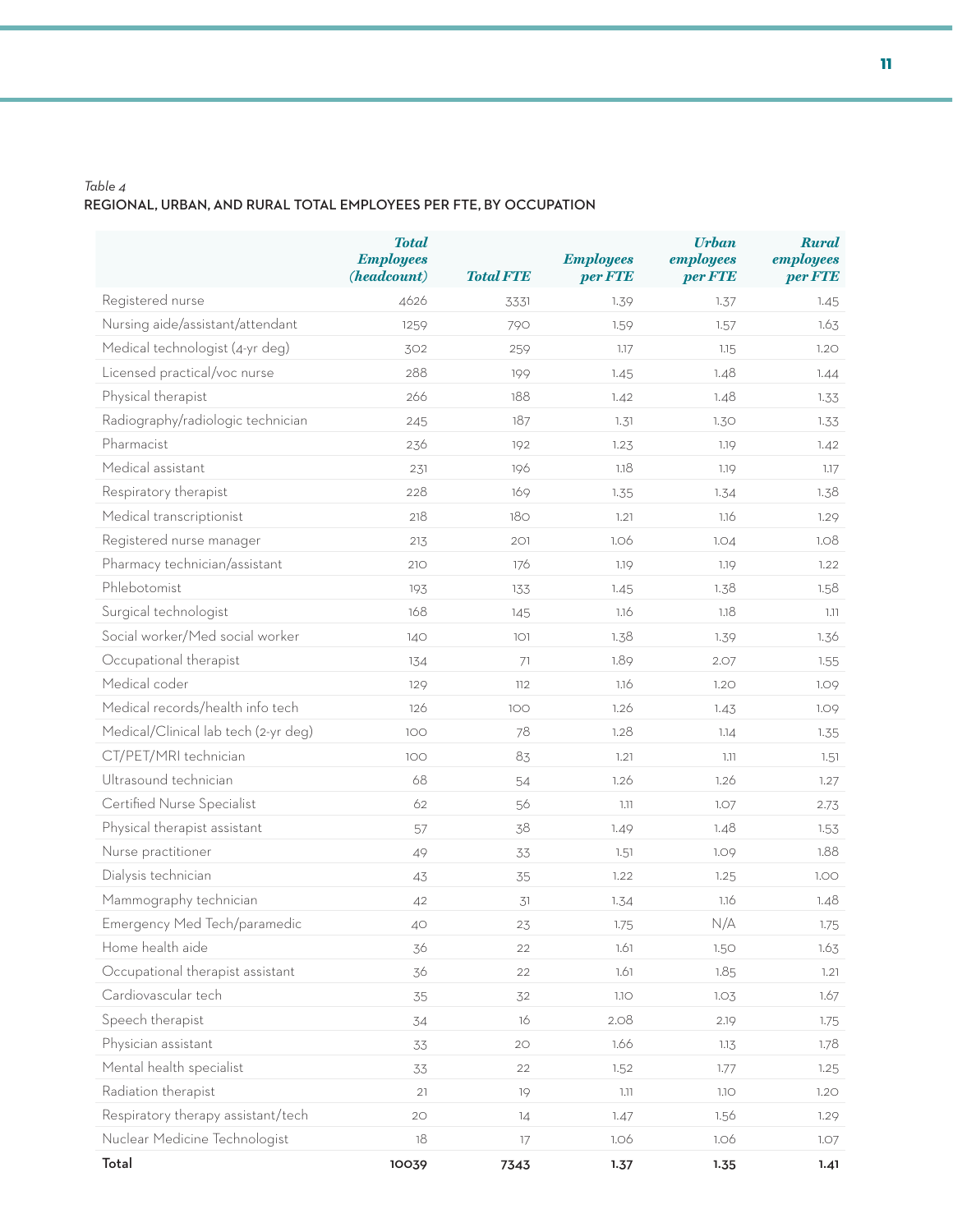### Projected Short-Term Workforce and Training Needs

In Tables 5, 6, and 7, we bring key information together to project five-year hiring expectations based on the age profile, headcount per FTE positions, and projected five-year demand change for each occupation.

These estimates rely on certain assumptions. First, we project that all workers age 60 and older will retire in the coming five years. Of course, some may not retire, and some may retire sooner than 60, but this is the best five-year projection given the available data, and a reasonable one. Second, we use our data on headcount per FTE position in order to project the total number of workers required to fill a certain number of FTE openings.

Taking RNs as an example, employers projected an increase in FTE demand for RNs of 291 FTE. But we know that, on average, each full-time opening will require 1.4 workers. So the 291 openings will require 404 RNs to fill them. Our total projected demand over the next five years adds together the headcount of nurses over 60 – 296 RNs – who will need to be replaced, to the headcount adjusted RNs projected over the five years – 404 RNs to fill projected openings. The process yields a projected demand for 700 new RNs in the region, over the next five years. That's 700 RNs just to fill the jobs in the 15 participating hospitals.

These estimates can shift quite substantially if headcount per FTE shifts substantially for any occupational category. Obviously, if over the next five years every RN who fills a job worked full-time, then there would be need for substantially fewer nurses. However, the best guess right now would seem to be that incoming RNs will be much like the RNs already employed.

Again, RNs produce the most dramatic numbers, with 700 new workers projected to be required to fill openings. These data also suggest that some 126 new nursing assistants will be needed in the region's hospitals over the next five years. We also project some 74 jobs for medical technologists with 4-year degrees. For urban hospitals, a projected 21 social workers and 20 medical assistants will be needed in the near-term future, while in rural hospitals there is a projected need for 36 LPNs and 30 physical therapists in the next five years (see "Top Five" lists, below).

In some occupations, the age profile suggests there may be significant hiring, even in the context of projected decline in the occupation. Employment of LPNs, for example, is projected to only grow by two jobs over the next five years. But given a workforce with 36 staff over the age of 60, there will still be significant hiring of LPNs.

#### **Occupations with Highest Estimated Short-Term Workforce and Training Need (Top Five)**

| <b>Regional</b>                      | Urban                                | <b>Rural</b>                         |
|--------------------------------------|--------------------------------------|--------------------------------------|
| Registered nurse (700)               | Registered nurse (508)               | Registered nurse (191)               |
| Nursing aide/assist/attend (126)     | Nursing aide/assist/attend (52)      | Nursing aide/assist/attend (74)      |
| Medical technologist (4-yr deg) (74) | Medical technologist (4-yr deg) (51) | Licensed prac/voc nurse (36)         |
| Physical therapist (43)              | Soc work/med soc work (21)           | Physical therapist (30)              |
| Licensed prac/voc nurse (38)         | Medical assistant (20)               | Medical technologist (4-yr deg) (22) |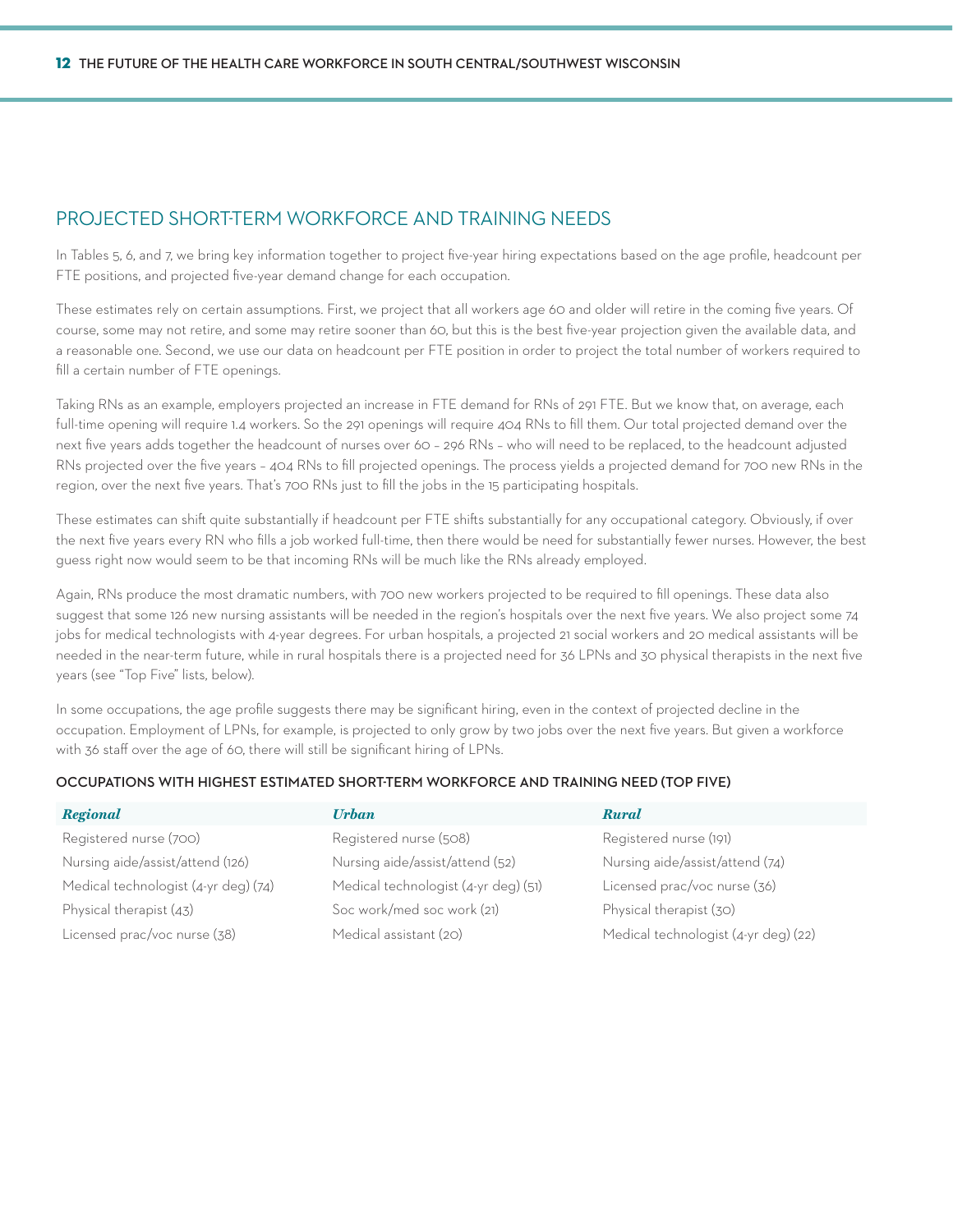### **estimated regional short-term workforce and training need, by occupation (all participating hospitals)**

|                                               | <b>Current</b><br>Headcount 60+  | Projected 5<br>yr change in<br>headcount | <b>Est.</b> workforce<br>need in 5 years<br>(headcount) |
|-----------------------------------------------|----------------------------------|------------------------------------------|---------------------------------------------------------|
| Registered nurse                              | 296                              | 404.1                                    | 700.1                                                   |
| Nursing aide/assistant/attendant              | 45                               | 80.5                                     | 125.5                                                   |
| Medical technologist (4-yr deg)               | 42                               | 31.5                                     | 73.5                                                    |
| Physical therapist                            | $\circ$                          | 34.O                                     | 43.0                                                    |
| Licensed practical/vocational nurse           | 36                               | 2.0                                      | 38.O                                                    |
| Medical assistant                             | 9                                | 22.5                                     | 31.5                                                    |
| Social worker/Medical social worker           | 20                               | 11.1                                     | 31.1                                                    |
| Pharmacist                                    | 20                               | 10.8                                     | 30.8                                                    |
| Respiratory therapist                         | 8                                | 22.5                                     | 30.5                                                    |
| Phlebotomist                                  | 9                                | 19.5                                     | 28.5                                                    |
| Occupational therapist                        | 6                                | 21.1                                     | 27.1                                                    |
| Medical coder                                 | 14                               | 12.7                                     | 26.7                                                    |
| Nurse practitioner                            | $\overline{4}$                   | 22.4                                     | 26.4                                                    |
| Physical therapist assistant                  | $\mathbb{I}$                     | 21.5                                     | 22.5                                                    |
| Surgical technologist                         | 5                                | 16.8                                     | 21.8                                                    |
| Physician assistant                           | $\overline{1}$                   | 19.9                                     | 20.9                                                    |
| Radiography/radiologic technician             | 8                                | 11.8                                     | 19.8                                                    |
| Medical transcriptionist                      | 28                               | $-12.1$                                  | 15.9                                                    |
| Medical/Clinical lab technician (2-yr deg)    | $\overline{7}$                   | 7.4                                      | 14.4                                                    |
| Medical records/health information technician | 13                               | 1.3                                      | 14.3                                                    |
| CT/PET/MRI technician                         | $\overline{1}$                   | 12.7                                     | 13.7                                                    |
| Home health aide                              | 1                                | 11.3                                     | 12.3                                                    |
| Registered nurse manager                      | $\left\lceil \cdot \right\rceil$ | $-0.5$                                   | 10.5                                                    |
| Cardiovascular tech                           | $\bigcirc$                       | 8.8                                      | 8.8                                                     |
| Dialysis technician                           | $\bigcirc$                       | 8.6                                      | 8.6                                                     |
| Emergency Medical Technician/paramedic        | $\preceq$                        | 3.5                                      | 6.5                                                     |
| Mammography technician                        |                                  | 5.3                                      | 6.3                                                     |
| Speech therapist                              | $\mathbb{I}$                     | 5.2                                      | 6.2                                                     |
| Mental health specialist                      | $\mathfrak{Z}$                   | 3.0                                      | 6.0                                                     |
| Occupational therapist assistant              | $\bigcirc$                       | 5.6                                      | 5.6                                                     |
| Certified Nurse Specialist                    | $\overline{2}$                   | 2.8                                      | 4.8                                                     |
| Ultrasound technician                         | $\mathbb{I}$                     | 2.5                                      | 3.5                                                     |
| Respiratory therapy assistant/technician      | $\bar{1}$                        | 1.5                                      | 2.5                                                     |
| Pharmacy technician/assistant                 | $\overline{4}$                   | $-1.8$                                   | 2.2                                                     |
| Radiation therapist                           | $\mathbb{I}$                     | 0.6                                      | 1.6                                                     |
| Nuclear Medicine Technologist                 | $\bigcirc$                       | 1.1                                      | 1.1                                                     |
| Total                                         | 611                              | 813.6                                    | 1424.6                                                  |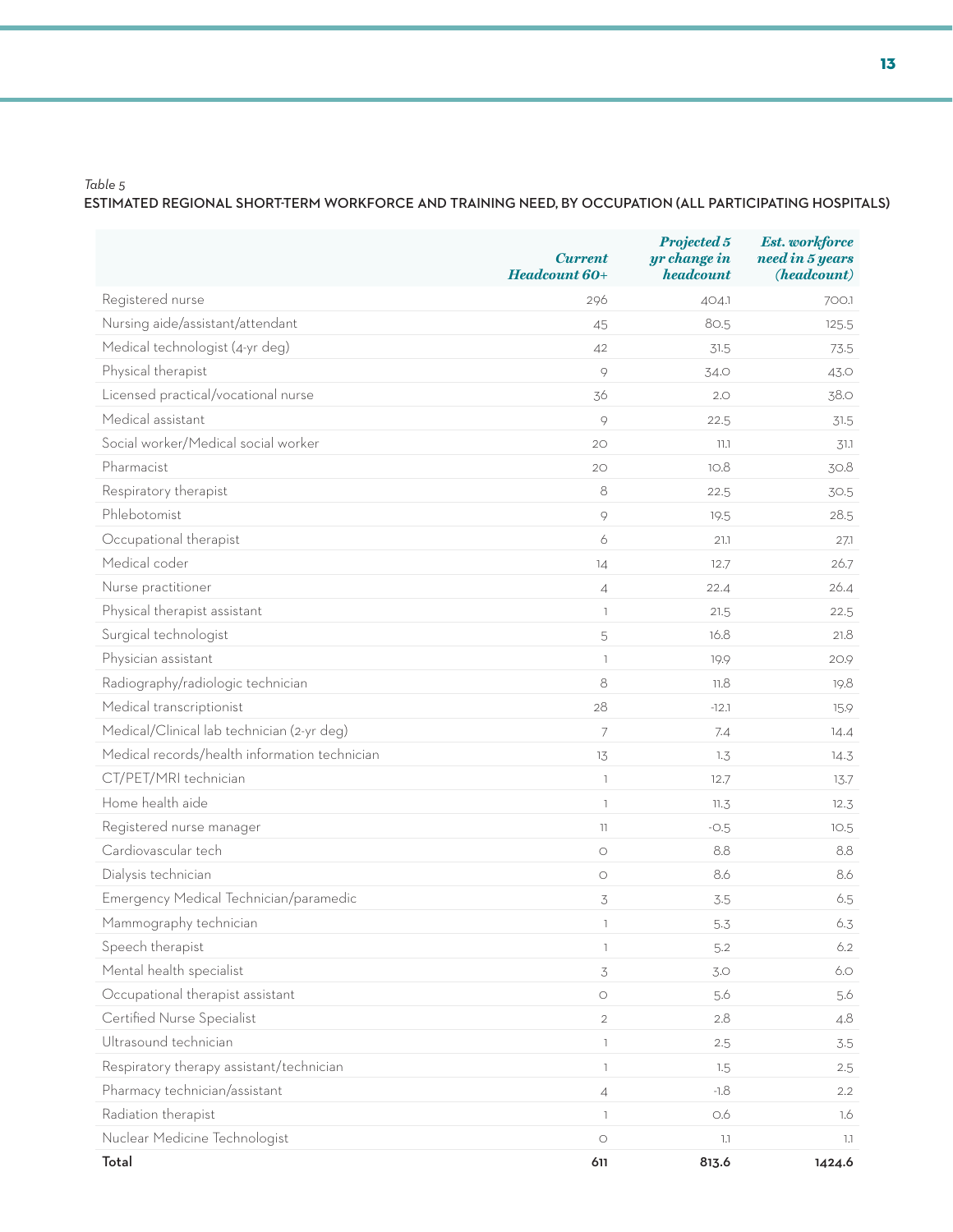### **estimated urban short-term workforce and training need, by occupation (3 urban hospitals)**

|                                               | <b>Current</b><br>Headcount 60+ | Projected 5<br>yr change in<br>headcount | <b>Est.</b> workforce<br>need in 5 years<br>(headcount) |
|-----------------------------------------------|---------------------------------|------------------------------------------|---------------------------------------------------------|
| Registered nurse                              | 189                             | 318.9                                    | 507.9                                                   |
| Nursing aide/assistant/attendant              | 18                              | 33.7                                     | 51.7                                                    |
| Medical technologist (4-yr deg)               | 28                              | 23.1                                     | 51.1                                                    |
| Social worker/Medical social worker           | 14                              | 7.0                                      | 21.0                                                    |
| Medical assistant                             | 3                               | 16.6                                     | 19.6                                                    |
| Pharmacist                                    | 12                              | 5.9                                      | 17.9                                                    |
| Respiratory therapist                         | 7                               | 10.7                                     | 17.7                                                    |
| Medical transcriptionist                      | 14                              | $-1.2$                                   | 12.8                                                    |
| Physical therapist                            | 6                               | 5.9                                      | 11.9                                                    |
| Occupational therapist                        | 3                               | 8.3                                      | 11.3                                                    |
| Registered nurse manager                      | 8                               | 2.6                                      | 10.6                                                    |
| Medical coder                                 | 8                               | 2.4                                      | 10.4                                                    |
| Surgical technologist                         | $\mathbb{I}$                    | 8.2                                      | 9.2                                                     |
| Phlebotomist                                  | 3                               | 5.5                                      | 8.5                                                     |
| CT/PET/MRI technician                         | $\bar{1}$                       | 6.6                                      | 7.6                                                     |
| Nurse practitioner                            | T                               | 6.6                                      | 7.6                                                     |
| Radiography/radiologic technician             | 5                               | 2.6                                      | 7.6                                                     |
| Physical therapist assistant                  | $\bigcirc$                      | 7.4                                      | 7.4                                                     |
| Speech therapist                              | T                               | 4.4                                      | 5.4                                                     |
| Certified Nurse Specialist                    | $\overline{2}$                  | 2.7                                      | 4.7                                                     |
| Cardiovascular tech                           | $\bigcirc$                      | 4.1                                      | 4.1                                                     |
| Dialysis technician                           | $\bigcirc$                      | 3.7                                      | 3.7                                                     |
| Physician assistant                           | $\bigcirc$                      | 3.4                                      | 3.4                                                     |
| Ultrasound technician                         | T                               | 1.3                                      | 2.3                                                     |
| Licensed practical/vocational nurse           | 11                              | $-8.9$                                   | 2.1                                                     |
| Mammography technician                        | $\bigcirc$                      | 1.2                                      | 1.2                                                     |
| Medical/Clinical lab technician (2-yr deg)    | ı                               | O.O                                      | 1.0                                                     |
| Mental health specialist                      | T                               | O.O                                      | 1.0                                                     |
| Radiation therapist                           | $\mathbb{L}$                    | $\bigcirc$                               | 1.0                                                     |
| Respiratory therapy assistant/technician      | T                               | O.O                                      | 1.0                                                     |
| Medical records/health information technician | 3                               | $-2.9$                                   | O.1                                                     |
| Home health aide                              | $\bigcirc$                      | O.O                                      | O.O                                                     |
| Nuclear Medicine Technologist                 | $\bigcirc$                      | O.O                                      | O.O                                                     |
| Occupational therapist assistant              | $\bigcirc$                      | $-1.8$                                   | $-1.8$                                                  |
| Pharmacy technician/assistant                 | T                               | $-11.9$                                  | $-10.9$                                                 |
| Total                                         | 344                             | 464.8                                    | 808.8                                                   |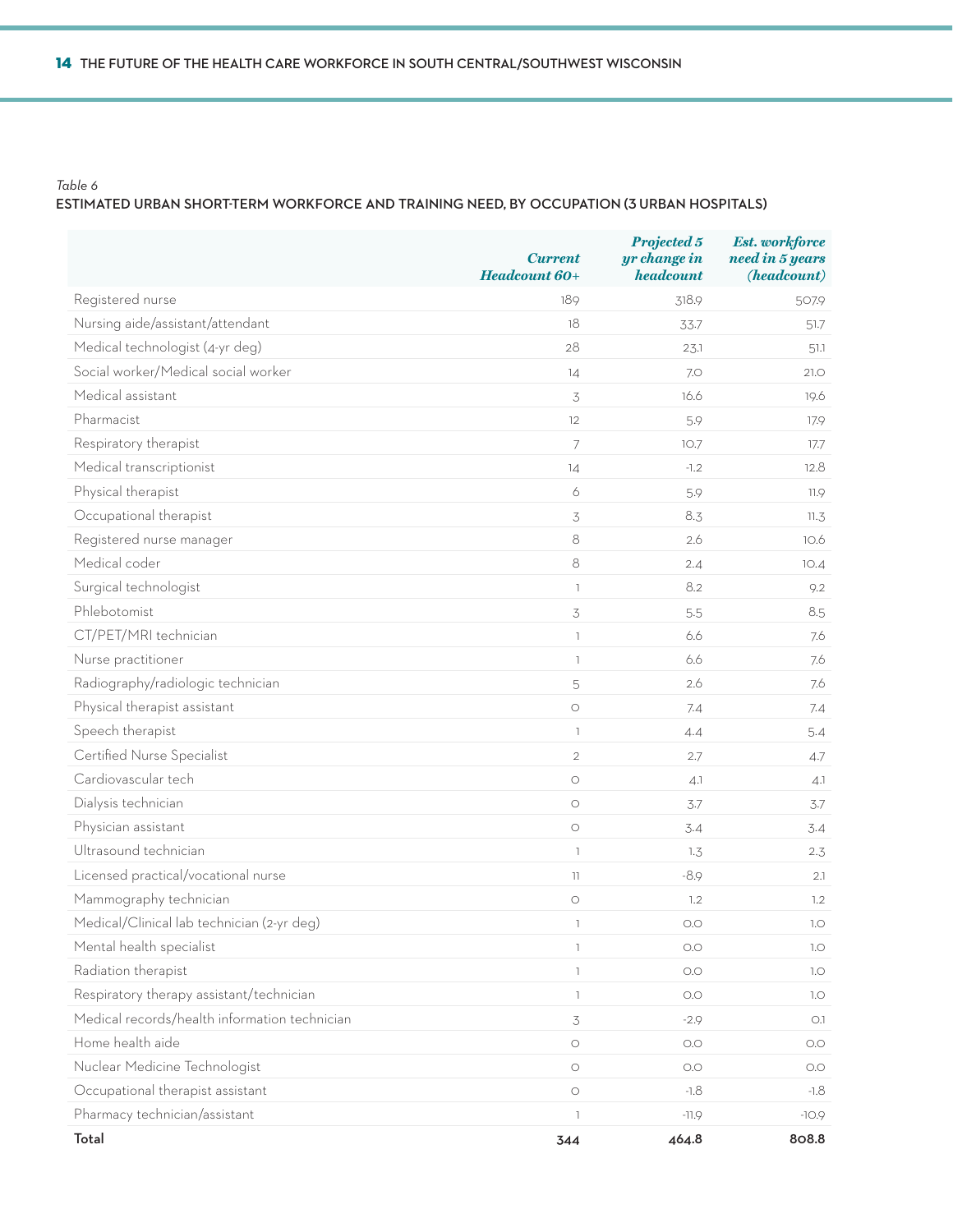### **estimated rural short-term workforce and training need, by occupation (12 rural hospitals)**

|                                               | <b>Current</b><br>Headcount 60+ | Projected 5<br>yr change in<br>headcount | <b>Est.</b> workforce<br>need in 5 years<br>(headcount) |
|-----------------------------------------------|---------------------------------|------------------------------------------|---------------------------------------------------------|
| Registered nurse                              | 107                             | 84.2                                     | 191.2                                                   |
| Nursing aide/assistant/attendant              | 27                              | 47.3                                     | 74.3                                                    |
| Licensed practical/vocational nurse           | 25                              | 10.7                                     | 35.7                                                    |
| Physical therapist                            | 3                               | 26.5                                     | 29.5                                                    |
| Medical technologist (4-yr deg)               | 14                              | 8.4                                      | 22.4                                                    |
| Phlebotomist                                  | 6                               | <b>15.0</b>                              | 21.0                                                    |
| Nurse practitioner                            | 3                               | 16.8                                     | 19.8                                                    |
| Physician assistant                           | $\mathbb{R}$                    | 16.0                                     | 17.O                                                    |
| Medical coder                                 | 6                               | 9.8                                      | 15.8                                                    |
| Physical therapist assistant                  | $\mathbb{I}$                    | 14.4                                     | 15.4                                                    |
| Occupational therapist                        | 3                               | 11.1                                     | 14.1                                                    |
| Medical/Clinical lab technician (2-yr deg)    | 6                               | 7.8                                      | 13.8                                                    |
| Pharmacy technician/assistant                 | 3                               | 10.4                                     | 13.4                                                    |
| Medical records/health information technician | 10                              | 3.3                                      | 13.3                                                    |
| Pharmacist                                    | 8                               | 5.3                                      | 13.3                                                    |
| Respiratory therapist                         | $\mathbb{I}$                    | 12.0                                     | 13.0                                                    |
| Home health aide                              | $\mathbb{I}$                    | 11.4                                     | 12.4                                                    |
| Radiography/radiologic technician             | 3                               | 9.3                                      | 12.3                                                    |
| Surgical technologist                         | $\overline{4}$                  | 8.3                                      | 12.3                                                    |
| Medical assistant                             | 6                               | 5.8                                      | 11.8                                                    |
| Social worker/Medical social worker           | 6                               | 4.1                                      | 10.1                                                    |
| CT/PET/MRI technician                         | $\circ$                         | 6.8                                      | 6.8                                                     |
| Cardiovascular tech                           | $\bigcirc$                      | 6.7                                      | 6.7                                                     |
| Emergency Medical Technician/paramedic        | 3                               | 3.5                                      | 6.5                                                     |
| Mammography technician                        | $\mathbb{I}$                    | 4.5                                      | 5.5                                                     |
| Occupational therapist assistant              | $\bigcirc$                      | 5.4                                      | 5.4                                                     |
| Mental health specialist                      | $\overline{2}$                  | 2.5                                      | 4.5                                                     |
| Dialysis technician                           | $\bigcirc$                      | 4.0                                      | 4.O                                                     |
| Medical transcriptionist                      | 14                              | $-11.6$                                  | 2.4                                                     |
| Respiratory therapy assistant/technician      | $\bigcirc$                      | 1.3                                      | 1.3                                                     |
| Ultrasound technician                         | $\bigcirc$                      | 1.3                                      | 1.3                                                     |
| Nuclear Medicine Technologist                 | $\bigcirc$                      | 1.1                                      | 1.1                                                     |
| Speech therapist                              | $\bigcirc$                      | 0.9                                      | 0.9                                                     |
| Radiation therapist                           | $\bigcirc$                      | O.6                                      | 0.6                                                     |
| Certified Nurse Specialist                    | $\bigcirc$                      | O.O                                      | O.O                                                     |
| Registered nurse manager                      | 3                               | $-3.2$                                   | $-0.2$                                                  |
| Total                                         | 267                             | 352.8                                    | 619.8                                                   |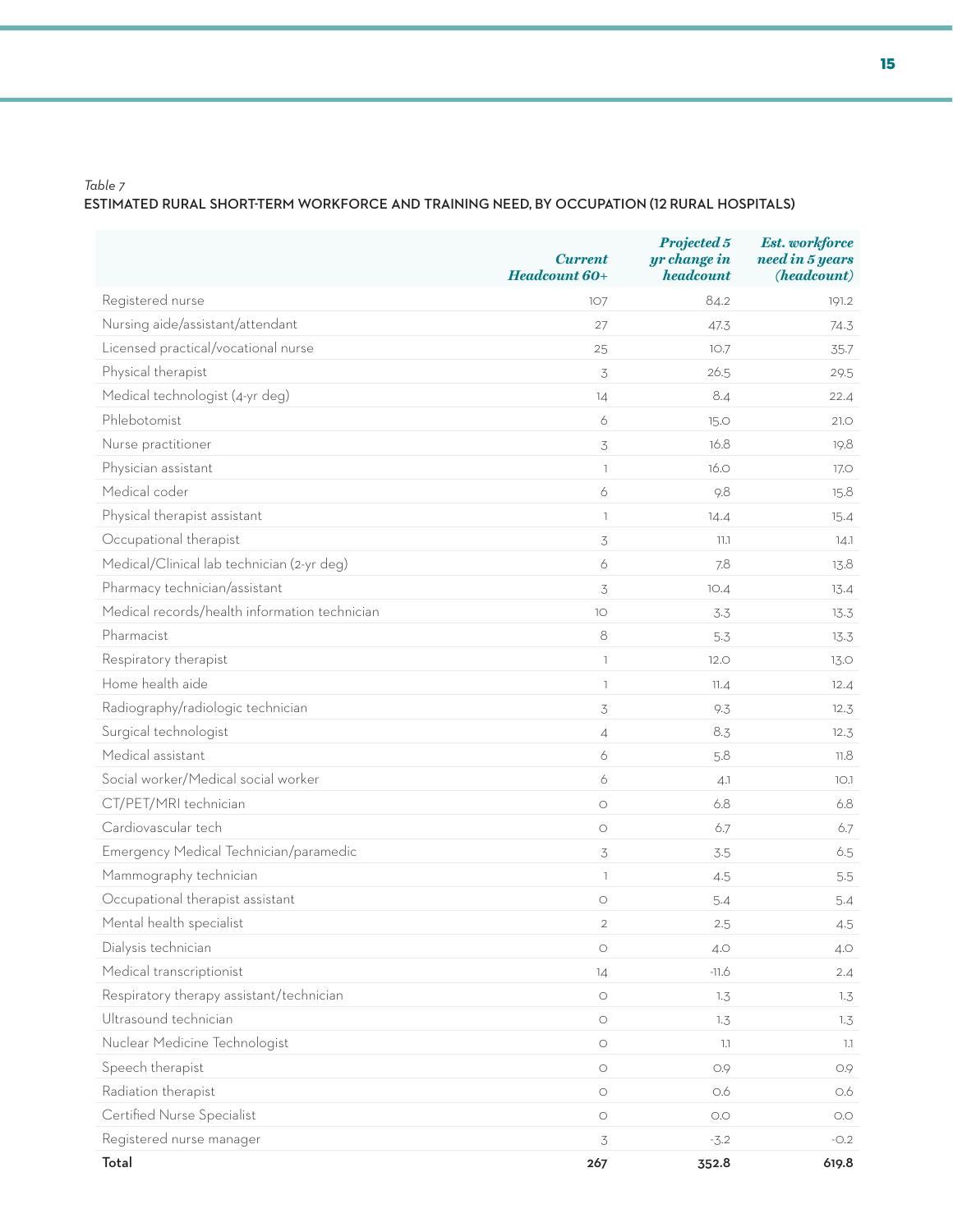## SECTION 2: EMPLOYEE SURVEY ANALYSIS

The Retirement and Departure Survey was administered to all employees who belong to one of the 36 occupational categories identified in the employer survey. In addition to gathering basic demographic and employment information about the respondents, the survey asked questions about retirement and departure plans, and asked for reasons behind any plans to leave the health care field. This section summarizes major findings for the 4,329 respondents from these 36 occupations who completed the survey.

### A note on the respondent sample versus employee population

Compared to the employee population to which the survey was sent, our sample population is older overall: a lower proportion of survey respondents are under 45 years of age (50.3% of our sample population is less than 45 years old, compared to 60.4% of the overall population), and a higher proportion are aged 55 and older (18.0% of our sample population is aged 55 or older, compared to 15.1% of the overall population). This could be due in part to younger employees thinking that a "retirement" survey didn't apply to them when they received the survey from their employer. The difference in age between employee sample and employee population was present for both urban and rural hospitals, although the difference was more pronounced for urban hospitals. That our sample population is slightly older than the actual population of employees should be taken into account in interpreting the following results, particularly the results regarding retirement intentions. Near-term retirement intentions are likely overstated, since we would expect older people to be more likely to have these plans.

The breakdown of our sample population by occupation is in line with the occupational breakdown identified in the employer survey. For both our sample respondent population and our overall population, registered nurses, nursing assistants, and medical technologists are the top three occupations in terms of employee headcount. For urban hospitals, these same three occupations are the top three occupations in terms of employee headcount for both respondent sample and employee population. For rural hospitals, registered nurses, nursing assistants, and LPNs are the top three occupations in terms of headcount for both sample and population.

In total, 68 percent of our employee survey respondents were from urban hospitals, versus 32 percent from rural hospitals. This is in line with the overall population of employees to which the survey was sent (67 versus 33 percent urban and rural, respectively).

### Age and Gender

As shown in Table 8, one-half of all survey respondents are less than 45 years old. 43 percent of respondents are between 45 and 59 years old, while just 6.7 percent are 60 years or older. 90 percent of respondents are female, and 10 percent are male.

Our rural respondents are slightly older than our urban respondents; 47 percent of rural respondents are under 45 years of age compared to 52 percent of urban respondents, whereas eight percent of rural respondents versus six percent of urban respondents are aged 60 or older.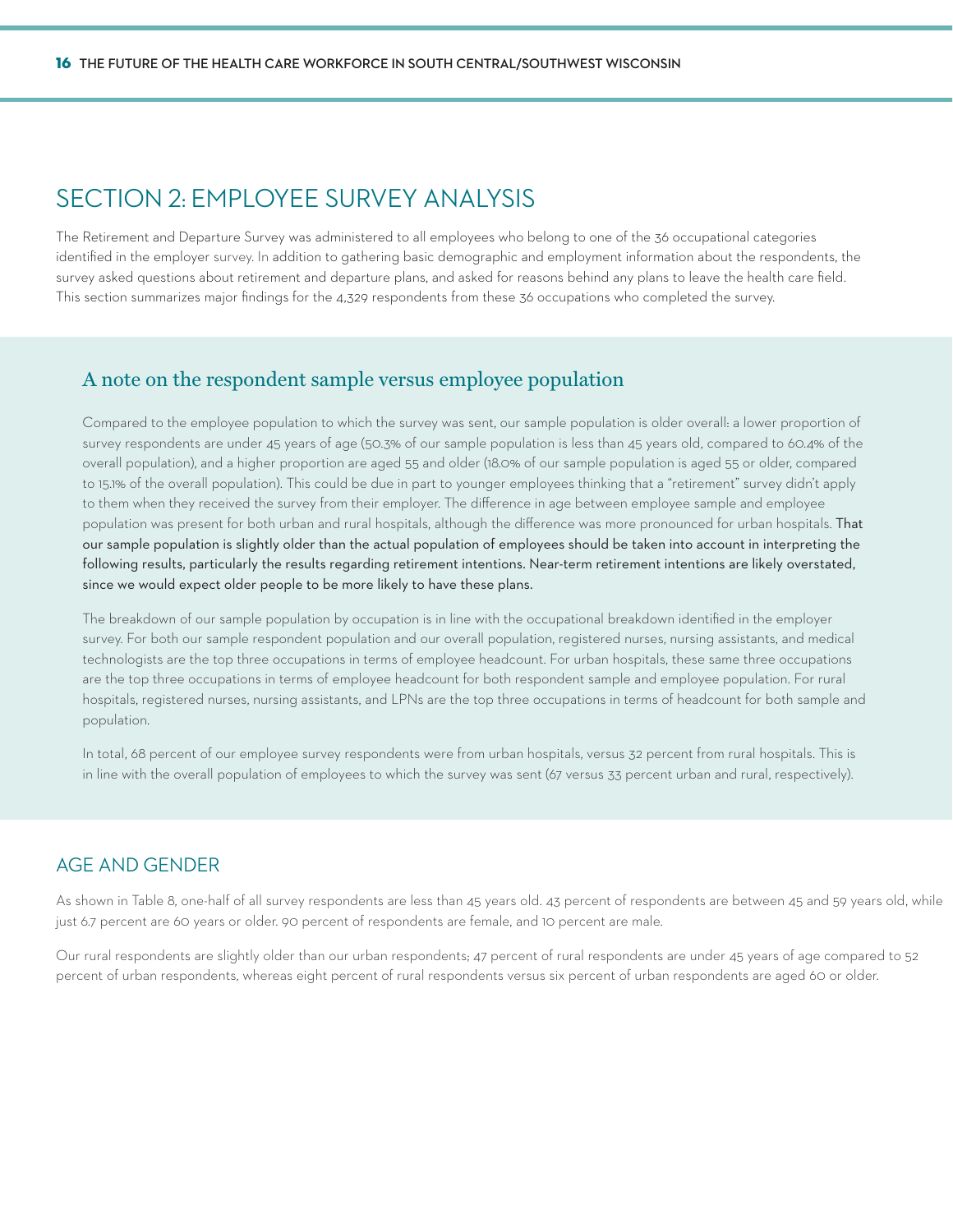#### *Table 8* **age and gender of survey respondents**

|                    | All Hospitals    |       |                  | Urban |                  | Rural |  |
|--------------------|------------------|-------|------------------|-------|------------------|-------|--|
|                    | <b>Frequency</b> | %     | <b>Frequency</b> | %     | <b>Frequency</b> | %     |  |
| Less than 45 years | 2176             | 50.3  | 1525             | 51.8  | 649              | 47.1  |  |
| 45 to 49 years     | 693              | 16.0  | 450              | 15.3  | 242              | 17.6  |  |
| 50 to 54 years     | 680              | 15.7  | 451              | 15.3  | 229              | 16.6  |  |
| 55 to 59 years     | 489              | 11.3  | 339              | 11.5  | 150              | 10.9  |  |
| 60 to 64 years     | 237              | 5.5   | 149              | 5.1   | 88               | 6.4   |  |
| 65 years and older | 52               | 1.2   | 32               | 1.1   | 20               | 1.5   |  |
| Total              | 4327             | 100.0 | 2946             | 100.0 | 1378             | 100.0 |  |
| Female             | 3883             | 90.1  | 2643             | 89.8  | 1238             | 90.6  |  |
| Male               | 428              | 9.9   | 299              | 10.2  | 128              | 9.4   |  |
| Total              | 4311             | 100.0 | 2942             | 100.0 | 1366             | 100.0 |  |

### Years Employed

Approximately 23 percent of health care survey respondents had been employed in the field for five years or less, while 38 percent had been employed 21 years or more. Sixty-two percent are employed full-time, while 35 percent work part-time and less than three percent work on a casual basis (see Tables 9 and 10).

A smaller proportion of respondents from rural versus urban hospitals had worked for five years or less (19 versus 24 percent), with a slightly higher percentage of rural workers having worked for six to 20 years. The sample of employees from rural hospitals contained a higher percentage of full-time workers than the sample of employees from our urban sample (70 versus 58 percent).

### *Table 9* **years employed as a health care professional**

|                    | All Hospitals    |       | Urban            |       | Rural            |       |
|--------------------|------------------|-------|------------------|-------|------------------|-------|
|                    | <b>Frequency</b> | %     | <b>Frequency</b> | %     | <b>Frequency</b> | %     |
| Less than 1 year   | 172              | 4.0   | 120              | 4.1   | 52               | 3.8   |
| 1 to 5 years       | 805              | 18.6  | 594              | 20.2  | 210              | 15.2  |
| 6 to 10 years      | 652              | 15.1  | 459              | 15.6  | 193              | 14.0  |
| 11 to 15 years     | 554              | 12.8  | 343              | 11.6  | 211              | 15.3  |
| 16 to 20 years     | 496              | 11.5  | 310              | 10.5  | 185              | 13.4  |
| 21 to 30 years     | 977              | 22.6  | 671              | 22.8  | 305              | 22.1  |
| More than 30 years | 671              | 15.5  | 449              | 15.2  | 222              | 16.1  |
| Total              | 4327             | 100.0 | 2946             | 100.0 | 1378             | 100.0 |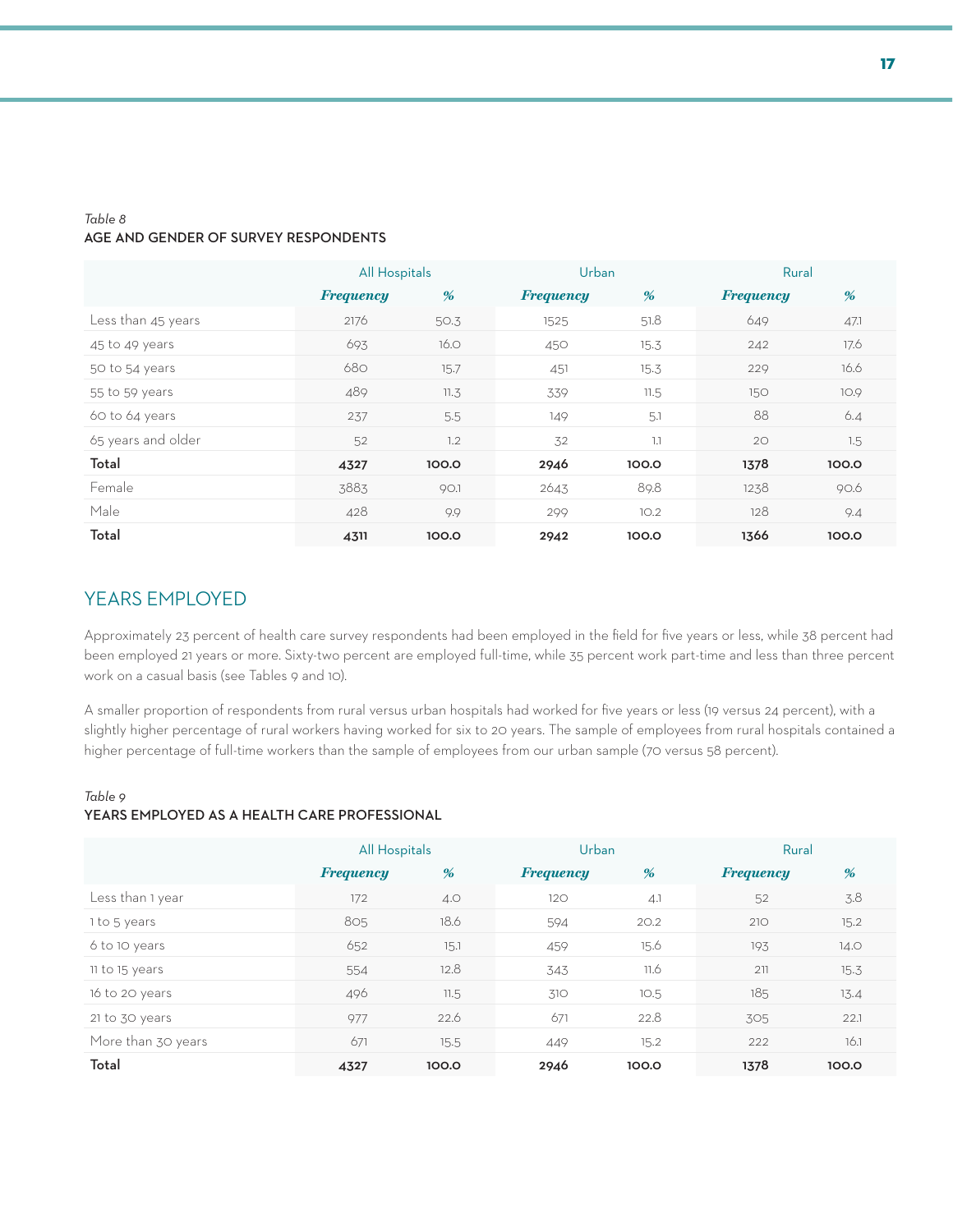### *Table 10* **current employment status**

|           | All Hospitals    |       | Urban            |       | Rural            |       |
|-----------|------------------|-------|------------------|-------|------------------|-------|
|           | <b>Frequency</b> | %     | <b>Frequency</b> | %     | <b>Frequency</b> | %     |
| Full-time | 2680             | 61.9  | 1719             | 58.4  | 959              | 69.6  |
| Part-time | 1532             | 35.4  | 1153             | 39.1  | 378              | 27.4  |
| Casual    | 11.5             | 2.7   | 74               | 2.5   | $\Delta$         | 3.0   |
| Total     | 4327             | 100.0 | 2946             | 100.0 | 1378             | 100.0 |

#### *Table 11* **current employment setting**

|                          | All Hospitals    |       | Urban            |       | Rural            |       |
|--------------------------|------------------|-------|------------------|-------|------------------|-------|
|                          | <b>Frequency</b> | %     | <b>Frequency</b> | %     | <b>Frequency</b> | %     |
| Hospital                 | 3283             | 75.9  | 2337             | 79.3  | 945              | 68.6  |
| Clinical (outpatient)    | 770              | 17.8  | 489              | 16.6  | 281              | 20.4  |
| Home health care         | 73               | 1.7   | 35               | 1.2   | 38               | 2.8   |
| Hospice                  | 9                | O.2   |                  | O.O   | 8                | 0.6   |
| Assisted living facility | $\overline{A}$   | O.1   |                  | O.O   | 3                | O.2   |
| Long-term care           | 89               | 2.1   | 16               | O.5   | 72               | 5.2   |
| Other                    | 100              | 2.3   | 68               | 2.3   | 31               | 2.2   |
| Total                    | 4328             | 100.0 | 2947             | 100.0 | 1378             | 100.0 |

### Employment Setting

As shown in Table 11, more than three-quarters (75.9 percent) of survey respondents from all hospitals are employed in a hospital setting, while 18 percent are employed in a clinical outpatient setting. Respondents from our urban sample were more likely to work in a hospital setting compared to their rural counterparts (79 versus 69 percent) and less likely to work in a clinical outpatient setting (16.6 versus 20 percent). Five percent of respondents from our rural hospitals work in long-term care, compared to only 0.5 percent of urban respondents.

### **OCCUPATION**

A break-down of survey respondents by occupation is provided in Table 12. Over 45 percent of all respondents are registered nurses. Over six percent are nursing assistants; medical technologists comprise approximately four percent; and medical assistants and pharmacists each comprise approximately three percent of the regional respondent population. These same five occupations top the list for our sample of urban respondents. Registered nurses, nursing assistants, medical technologists and medical assistants are likewise well-represented in our rural sample (comprising 35, six, five, and four percent of all rural respondents, respectively). However, while pharmacists do not make up a significant portion of rural respondents (less than two percent), LPNs and registered nurse managers do (over five percent each).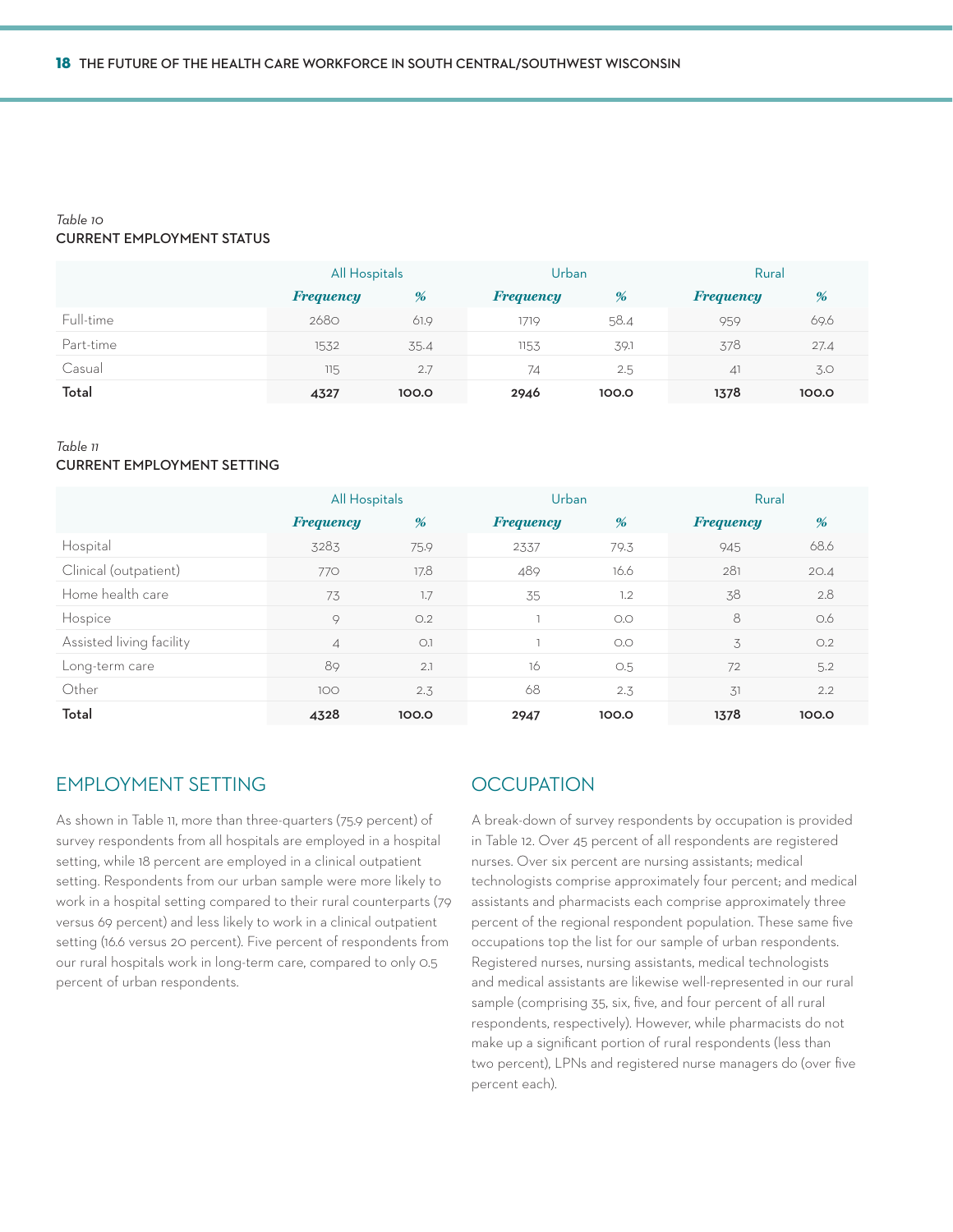### *Table 12* **employee survey respondents, grouped by occupation**

|                                  | All Hospitals    |         | Urban                    |            | Rural                    |               |
|----------------------------------|------------------|---------|--------------------------|------------|--------------------------|---------------|
|                                  | <b>Frequency</b> | %       | <b>Frequency</b>         | %          | <b>Frequency</b>         | %             |
| Registered nurse                 | 2003             | 46.3    | 1521                     | 51.6       | 481                      | 34.9          |
| Nursing aide/assist/attend       | 277              | 6.4     | 194                      | 6.6        | 83                       | 6.0           |
| Medical technologist (4-yr deg)  | 185              | 4.3     | 119                      | 4.O        | 66                       | 4.8           |
| Medical assistant                | 146              | 3.4     | 86                       | 2.9        | 60                       | 4.4           |
| Pharmacist                       | 143              | 3.3     | 117                      | 4.0        | 26                       | 1.9           |
| Licensed prac/voc nurse          | 123              | 2.8     | 48                       | 1.6        | 75                       | 5.4           |
| Registered nurse manager         | 120              | 2.8     | 46                       | 1.6        | 74                       | 5.4           |
| Physical therapist               | 118              | 2.7     | 77                       | 2.6        | 41                       | 3.0           |
| Radiography/radiologic tech      | 117              | 2.7     | 61                       | 2.1        | 56                       | 4.1           |
| Respiratory therapist            | 112              | 2.6     | 80                       | 2.7        | 32                       | 2.3           |
| Medical transcriptionist         | 98               | 2.3     | 59                       | 2.0        | 39                       | 2.8           |
| Soc worker/Med soc worker        | 81               | 1.9     | 51                       | $1.7\,$    | 29                       | 2.1           |
| Pharmacy tech/assist             | 78               | 1.8     | 54                       | 1.8        | 24                       | 1.7           |
| Medical coder                    | 74               | $1.7\,$ | 42                       | 1.4        | 32                       | 2.3           |
| Med rec/hlth info tech           | 68               | 1.6     | 26                       | 0.9        | 42                       | 3.0           |
| Phlebotomist                     | 67               | 1.5     | $44$                     | 1.5        | 23                       | 1.7           |
| Surgical technologist            | 62               | 7.4     | 56                       | 1.9        | 6                        | O.4           |
| Certified Nurse Specialist       | 58               | 1.3     | 42                       | 1.4        | 16                       | 1.2           |
| Occupational therapist           | 58               | 1.3     | 36                       | 1.2        | 22                       | 1.6           |
| Med/clinical lab tech (2-yr deg) | 50               | 1.2     | 21                       | 0.7        | 29                       | 2.1           |
| Nurse practitioner               | 49               | $1.1\,$ | 27                       | 0.9        | 22                       | 1.6           |
| Ultrasound technician            | 39               | 0.9     | 29                       | $1.0\,$    | 10                       | $\bigcirc$ .7 |
| CT/PET/MRI technician            | 37               | 0.9     | 28                       | 0.9        | 9                        | O.7           |
| Physical therapist assist        | 24               | 0.6     | 12                       | O.4        | 12                       | 0.9           |
| Emer Med Tech/paramedic          | 20               | O.5     | N/A                      | N/A        | 19                       | 1.4           |
| Physician assistant              | 16               | O.4     | $\preceq$                | O.1        | 13                       | 0.9           |
| Dialysis technician              | 14               | O.3     | 13                       | O.4        | $\overline{\phantom{a}}$ | O.1           |
| Mammography technician           | 14               | O.3     | 7                        | O.2        | $\overline{\phantom{a}}$ | O.5           |
| Occupational therapist assist    | 14               | O.3     | 5                        | O.2        | 9                        | $\bigcirc$ .7 |
| Cardiovascular tech              | 13               | O.3     | 11                       | O.4        | $\overline{2}$           | O.1           |
| Radiation therapist              | 13               | O.3     | $\overline{11}$          | O.4        | $\overline{2}$           | O.1           |
| Speech therapist                 | 13               | O.3     | 9                        | O.3        | $\overline{4}$           | O.3           |
| Home health aide                 | $\overline{7}$   | O.2     | $\overline{\phantom{a}}$ | $\bigcirc$ | 6                        | O.4           |
| Nuclear medicine tech            | $\overline{7}$   | O.2     | $\overline{4}$           | O.1        | 3                        | O.2           |
| Respiratory therapy assist       | 6                | O.1     | 5                        | O.2        | $\mathbb{R}$             | O.1           |
| Mental health specialist         | 5                | O.1     | 3                        | O.1        | $\overline{2}$           | $\bigcirc$ .1 |
| Total                            | 4329             | 100.0   | 2948                     | 100.0      | 1378                     | 100.0         |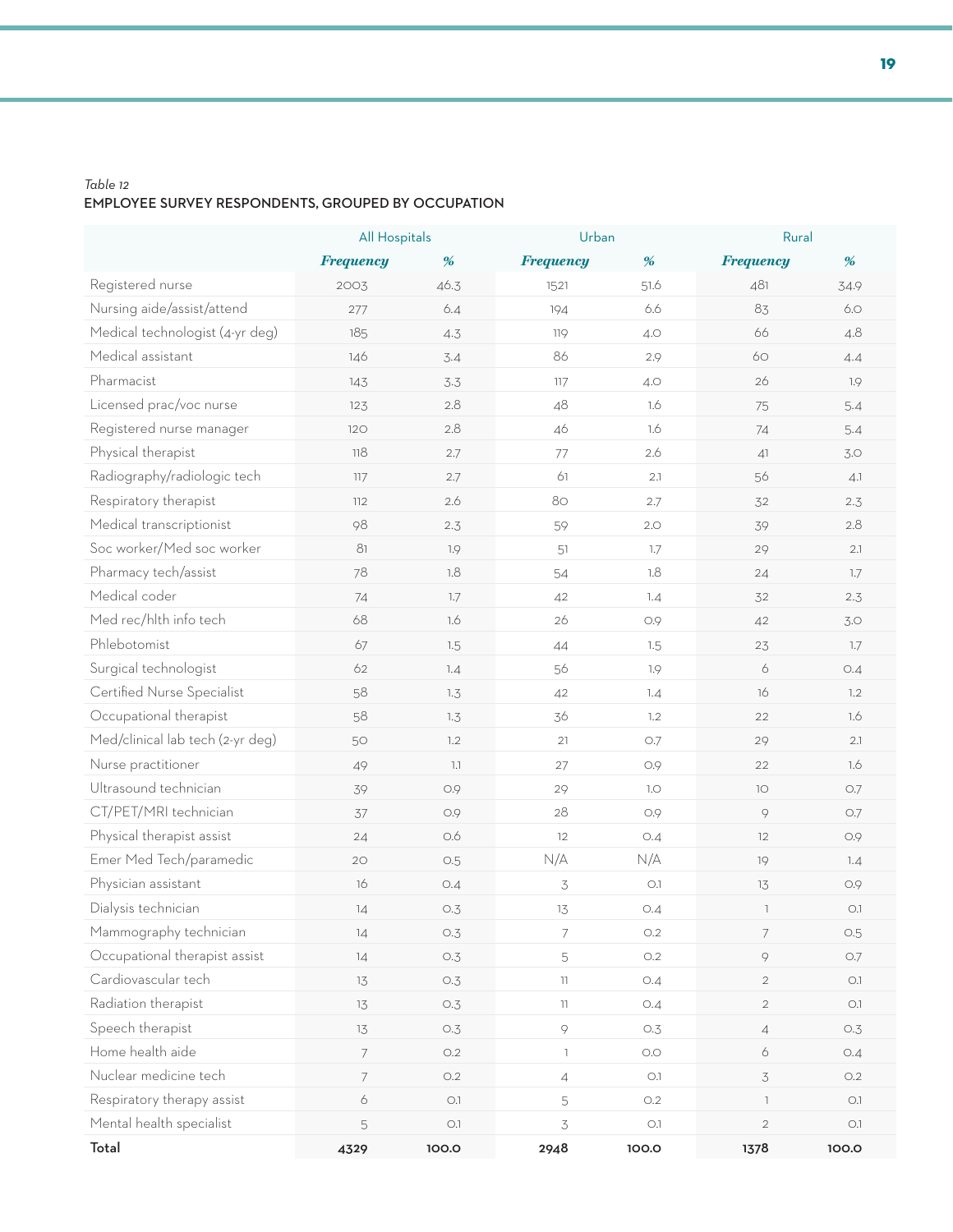### Retirement Intentions

Nearly 12 percent of respondents plan to retire within the next five years (see Table 13). An additional 14 percent plan to retire in six to 10 years. At the other end of the spectrum, 42 percent of workers don't plan to retire for more than 20 years. As would be expected, the older cohorts of health care workers are much more likely to plan on retirement within the next five years.

*As we saw in Table 8, our rural respondents are slightly older than our urban respondents. It is therefore surprising that a slightly lower proportion of them are planning on retirement in the next five years compared to our urban respondents (9.7 versus 12.4 percent).*  Taking a closer look at Table 14, rural respondents falling into each of our categories between 45 and 64 years old are considerably less likely than their urban counterparts to be planning on retirement within five years.

Table 15 ranks occupations by the proportion of employees planning to retire within five years. Medical technologists, nurse practitioners, social workers, and LPNs are the four occupations with the highest proportion of employees planning to retire within five years. For our urban hospitals these top four occupations are LPNs, nuclear medicine technologists, medical records technicians, and medical technologists. For our rural hospitals, the top four occupations are certified nurse specialists, physical therapist assistants, occupational therapist assistants, and social workers. [Note: small sample size of some occupations must be considered when interpreting these results.]

### *Table 13* **retirement intentions of health care employees**

|                               | All Hospitals    |       | Urban            |       | Rural            |             |
|-------------------------------|------------------|-------|------------------|-------|------------------|-------------|
| <b>Planning to retire in:</b> | <b>Frequency</b> | %     | <b>Frequency</b> | %     | <b>Frequency</b> | %           |
| Less than 1 year              | 64               | 1.5   | 49               | 1.7   | 15               | 1.1         |
| 1 to 5 years                  | 433              | 10.0  | 314              | 10.7  | 119              | 8.6         |
| 6 to 10 years                 | 616              | 14.2  | 416              | 14.1  | 200              | 14.5        |
| 11 to 15 years                | 678              | 15.7  | 451              | 15.3  | 227              | 16.5        |
| 16 to 20 years                | 702              | 16.2  | 466              | 15.8  | 234              | <b>17.0</b> |
| 21 to 30 years                | 1,021            | 23.6  | 670              | 22.7  | 350              | 25.4        |
| More than 30 years            | 815              | 18.8  | 582              | 19.7  | 233              | 16.9        |
| Total                         | 4329             | 100.0 | 2948             | 100.0 | 1378             | 100.0       |

*Table 14*

#### **employees planning to retire within five years, by age**

|                    | All Hospitals                               | Urban                                       | Rural                                       |
|--------------------|---------------------------------------------|---------------------------------------------|---------------------------------------------|
| Age                | <b>Planning to retire</b><br>within 5 years | <b>Planning to retire</b><br>within 5 years | <b>Planning to retire</b><br>within 5 years |
| Less than 45 years | 1.1% (25 of 2176)                           | 1.0% (16 of 1525)                           | $1.4\%$ (9 of 649)                          |
| 45 to 49 years     | $2.0\%$ (14 of 693)                         | $2.4\%$ (11 of 450)                         | $1.2\%$ (3 of 242)                          |
| 50 to 54 years     | $8.2\%$ (56 of 680)                         | $9.5\%$ (43 of 451)                         | $5.7\%$ (13 of 229)                         |
| 55 to 59 years     | 37.6% (184 of 489)                          | 43.7% (148 of 339)                          | 24.0% (36 of 150)                           |
| 60 to 64 years     | 73.8% (175 of 237)                          | 79.2% (118 of 149)                          | 64.8% (57 of 88)                            |
| 65 years and older | $80.8\%$ (42 of 52)                         | $81.2\%$ (26 of 32)                         | 80.0% (16 of 20)                            |
| Total              | 11.5% (496 of 4327)                         | 12.3% (362 of 2946)                         | 9.7% (134 of 1378)                          |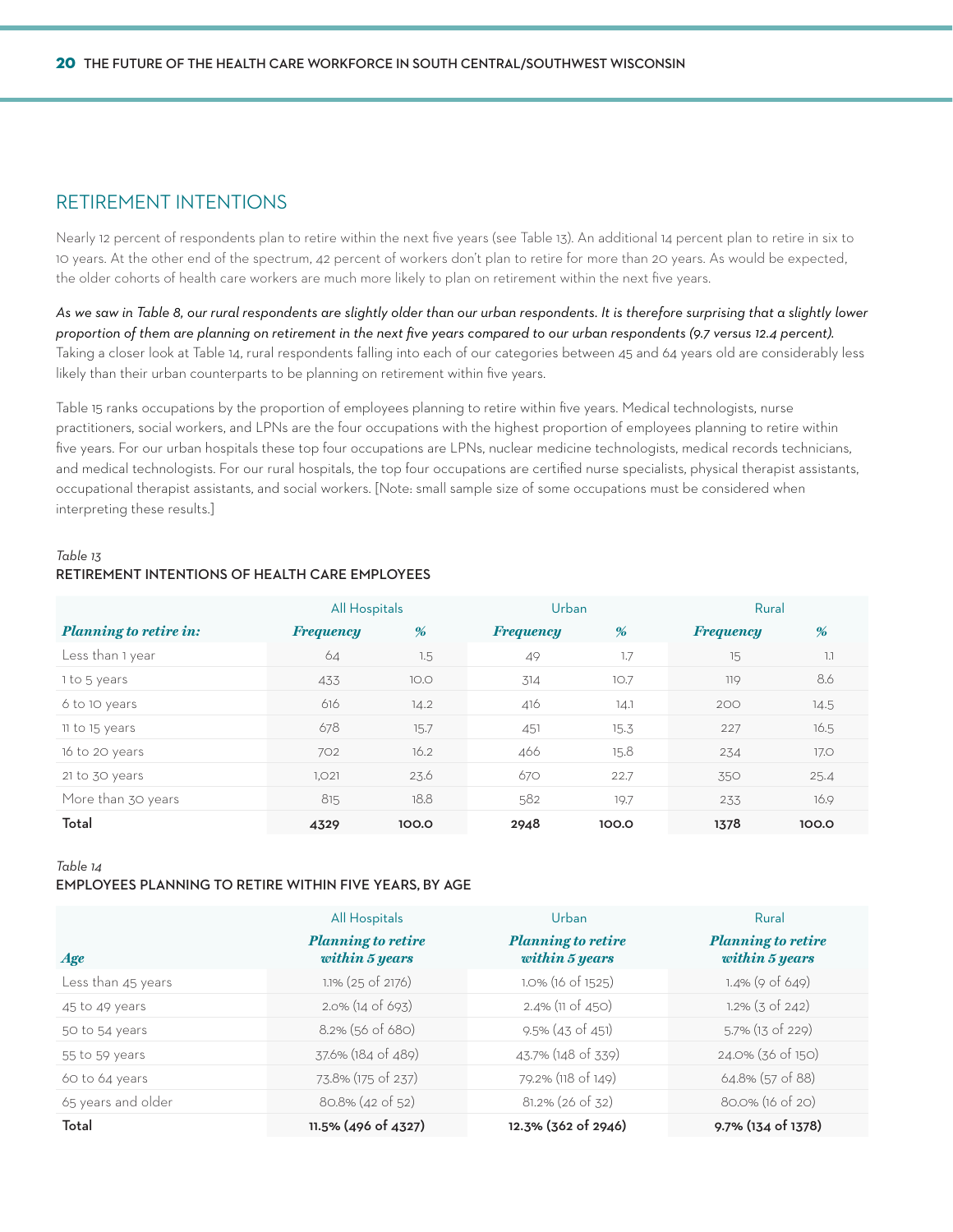### *Table 15* **occupations ranked by share of employees planning to retire within five years**

### ALL HOSPITALS

|                                               | <b>Planning to retire within 5 years:</b> |                        |  |  |
|-----------------------------------------------|-------------------------------------------|------------------------|--|--|
| Medical technologist (4-yr deg)               | 21.6%                                     | (40 of 185)            |  |  |
| Nurse practitioner                            | 20.4%                                     | (10 of 49)             |  |  |
| Social worker/Medical social worker           | 19.8%                                     | (16 of 81)             |  |  |
| Licensed practical/vocational nurse           | 17.1%                                     | (21 of 123)            |  |  |
| Respiratory therapy assistant                 | 16.7%                                     | (1 of 6)               |  |  |
| Medical records/health information technician | 16.2%                                     | (11 of 68)             |  |  |
| Certified Nurse Specialist                    | 15.5%                                     | (9 of 58)              |  |  |
| Radiation therapist                           | 15.4%                                     | $(2 \text{ of } 13)$   |  |  |
| Home health aide                              | 14.3%                                     | (1 of 7)               |  |  |
| Nuclear medicine technologist                 | 14.3%                                     | (1 of 7)               |  |  |
| Occupational therapist assistant              | 14.3%                                     | $(2 \text{ of } 14)$   |  |  |
| CT/PET/MRI technician                         | 13.5%                                     | (5 of 37)              |  |  |
| Phlebotomist                                  | 13.4%                                     | (9 of 67)              |  |  |
| Physical therapist assistant                  | 12.5%                                     | (3 of 24)              |  |  |
| Registered nurse                              | 12.5%                                     | (250 of 2003)          |  |  |
| Medical coder                                 | 12.2%                                     | (9 of 74)              |  |  |
| Registered nurse manager                      | 11.7%                                     | (14 of 120)            |  |  |
| Medical assistant                             | 10.3%                                     | $(15 \text{ of } 146)$ |  |  |
| Emergency Medical Technician/paramedic        | 10.0%                                     | $(2 \text{ of } 20)$   |  |  |
| Radiography/radiologic technician             | 9.4%                                      | (11 of 117)            |  |  |
| Physical therapist                            | 9.3%                                      | (11 of 118)            |  |  |
| Medical transcriptionist                      | 8.2%                                      | (8 of 98)              |  |  |
| Cardiovascular tech                           | 7.7%                                      | (1 of 13)              |  |  |
| Pharmacist                                    | 7.7%                                      | (11 of 143)            |  |  |
| Dialysis technician                           | 7.1%                                      | (1 of 14)              |  |  |
| Mammography technician                        | 7.1%                                      | (1 of 14)              |  |  |
| Physician assistant                           | 6.2%                                      | (1 of 16)              |  |  |
| Respiratory therapist                         | 6.2%                                      | (7 of 112)             |  |  |
| Medical/clinical lab technician (2-year deg)  | 6.0%                                      | (3 of 50)              |  |  |
| Occupational therapist                        | 5.2%                                      | (3 of 58)              |  |  |
| Nursing aide/assistant/attendant              | 4.7%                                      | (13 of 277)            |  |  |
| Pharmacy technician/assistant                 | 3.8%                                      | (3 of 78)              |  |  |
| Ultrasound technician                         | 2.6%                                      | (1 of 39)              |  |  |
| Surgical technologist                         | 1.6%                                      | (1 of 62)              |  |  |
| Total                                         | 11.5%                                     | (497 of 4,329)         |  |  |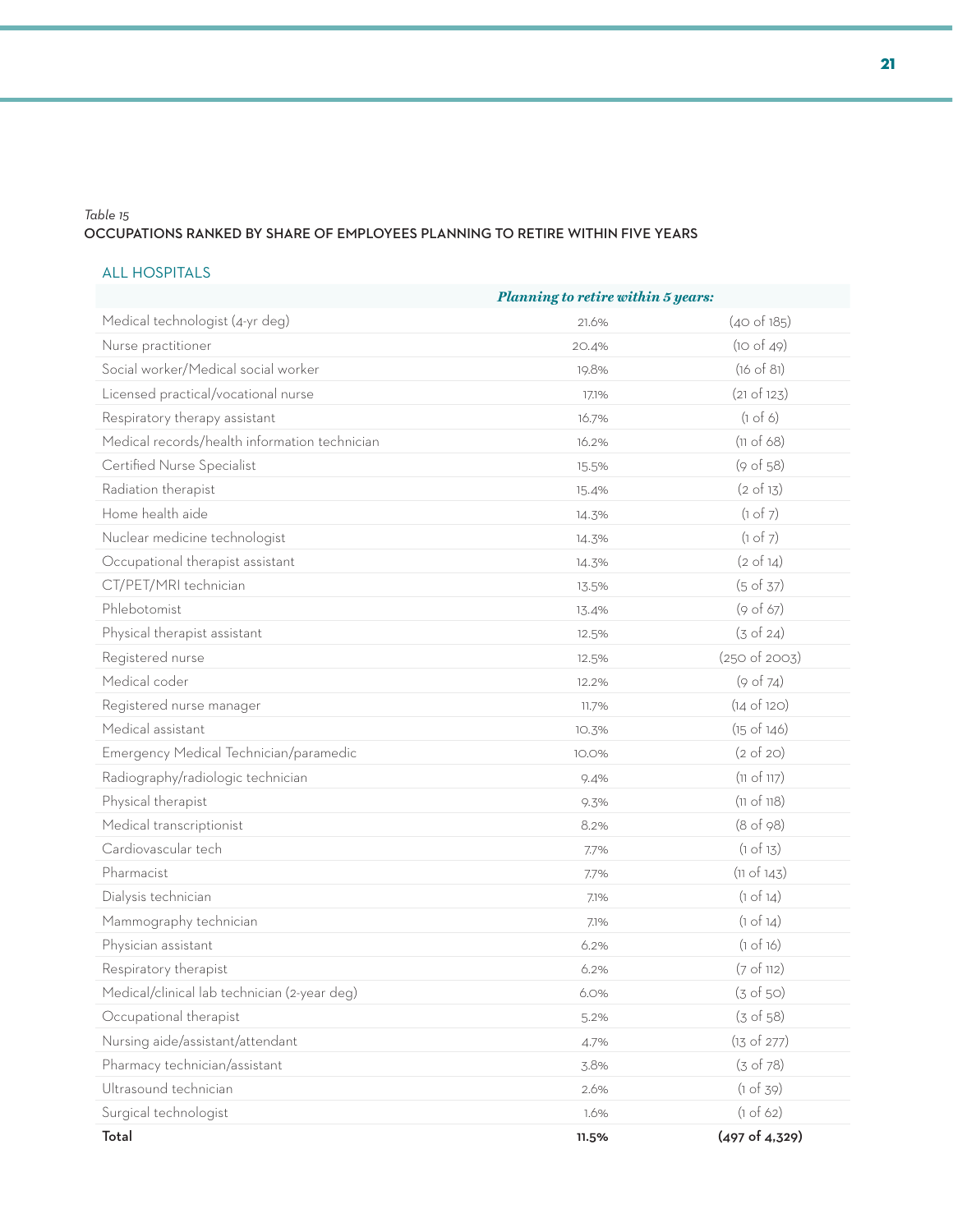### *Table 15 (continued)*

#### **occupations ranked by share of employees planning to retire within five years**

### URBAN HOSPITALS

|                                               | <b>Planning to retire within 5 years:</b> |                      |
|-----------------------------------------------|-------------------------------------------|----------------------|
| Licensed practical/vocational nurse           | 31.2%                                     | $(15$ of $48)$       |
| Nuclear medicine technologist                 | 25.0%                                     | $(1 \circ f 4)$      |
| Medical records/health information technician | 23.1%                                     | (6 of 26)            |
| Medical technologist (4-yr deg)               | 22.7%                                     | (27 of 119)          |
| Nurse practitioner                            | 22.2%                                     | (6 of 27)            |
| Respiratory therapy assistant                 | 20.0%                                     | $(1 \text{ of } 5)$  |
| Social worker/Medical social worker           | 19.6%                                     | (10 of 51)           |
| Radiation therapist                           | 18.2%                                     | (2 of 11)            |
| Medical coder                                 | 16.7%                                     | $(7 \text{ of } 42)$ |
| Radiography/radiologic technician             | 16.4%                                     | (10 of 61)           |
| Phlebotomist                                  | 15.9%                                     | (7 of 44)            |
| CT/PET/MRI technician                         | 14.3%                                     | (4 of 28)            |
| Mammography technician                        | 14.3%                                     | (1 of 7)             |
| Registered nurse                              | 13.2%                                     | (201 of 1521)        |
| Physical therapist                            | 13.0%                                     | (10 of 77)           |
| Registered nurse manager                      | 13.0%                                     | (6 of 46)            |
| Medical assistant                             | 10.5%                                     | (9 of 86)            |
| Medical/clinical lab technician (2-year deg)  | 9.5%                                      | (2 of 21)            |
| Cardiovascular tech                           | 9.1%                                      | (1 of 11)            |
| Dialysis technician                           | 7.7%                                      | (1 of 13)            |
| Pharmacist                                    | 7.7%                                      | (9 of 117)           |
| Certified Nurse Specialist                    | 7.1%                                      | (3042)               |
| Medical transcriptionist                      | 6.8%                                      | (4 of 59)            |
| Respiratory therapist                         | 6.2%                                      | $(5 \text{ of } 80)$ |
| Occupational therapist                        | 5.6%                                      | (2 of 36)            |
| Pharmacy technician/assistant                 | 5.6%                                      | $(3 \text{ of } 54)$ |
| Nursing aide/assistant/attendant              | 4.1%                                      | (8 of 194)           |
| Ultrasound technician                         | 3.4%                                      | (1 of 29)            |
| Surgical technologist                         | 1.8%                                      | (1 of 56)            |
| Total                                         | 12.3%                                     | (363 of 2948)        |

*Note: Small sample size of some occupations should be taken into account when interpreting these results.*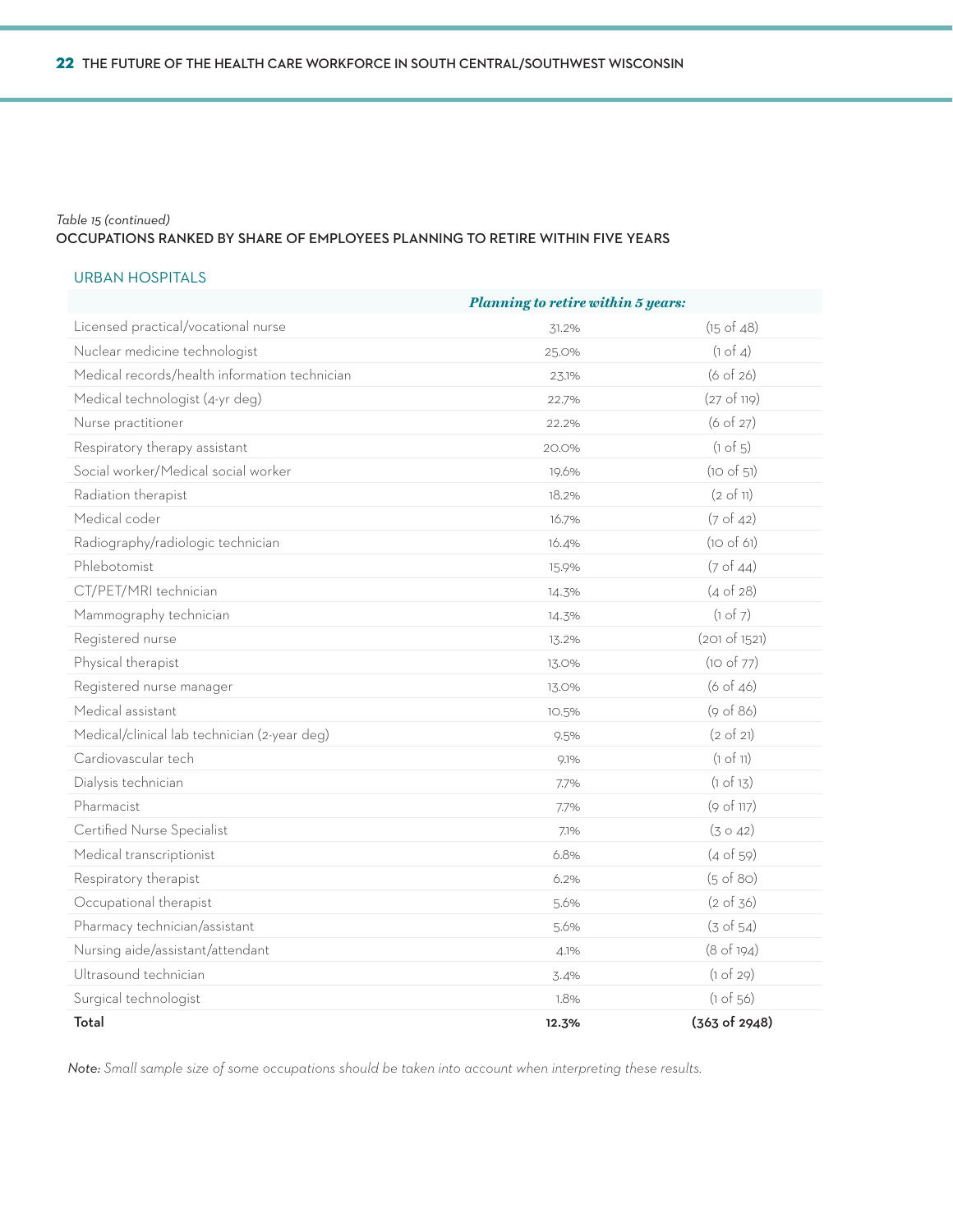### *Table 15 (continued)*

### **occupations ranked by share of employees planning to retire within five years**

#### RURAL HOSPITALS

|                                               | <b>Planning to retire within 5 years:</b> |                      |  |
|-----------------------------------------------|-------------------------------------------|----------------------|--|
| Certified Nurse Specialist                    | 37.5%                                     | (6 of 16)            |  |
| Physical therapist assistant                  | 25.0%                                     | (3 of 12)            |  |
| Occupational therapist assistant              | 22.2%                                     | $(2 \text{ of } 9)$  |  |
| Social worker/Medical social worker           | 20.7%                                     | (6 of 29)            |  |
| Medical technologist (4-yr deg)               | 19.7%                                     | $(13$ of 66)         |  |
| Nurse practitioner                            | 18.2%                                     | $(4 \text{ of } 22)$ |  |
| Home health aide                              | 16.7%                                     | (1 of 6)             |  |
| Medical records/health information technician | 11.9%                                     | (5 of 42)            |  |
| CT/PET/MRI technician                         | 11.1%                                     | (1 of 9)             |  |
| Registered nurse manager                      | 10.8%                                     | (8 of 74)            |  |
| Emergency medical technician/paramedic        | 10.5%                                     | $(2 \text{ of } 19)$ |  |
| Medical transcriptionist                      | 10.3%                                     | (4 of 39)            |  |
| Registered nurse                              | 10.2%                                     | (49 of 481)          |  |
| Medical assistant                             | 10.0%                                     | (6 of 60)            |  |
| Phlebotomist                                  | 8.7%                                      | $(2 \text{ of } 23)$ |  |
| Licensed practical/vocational nurse           | 8.0%                                      | (6 of 75)            |  |
| Pharmacist                                    | 7.7%                                      | $(2 \text{ of } 26)$ |  |
| Physician assistant                           | 7.7%                                      | (1 of 13)            |  |
| Medical coder                                 | 6.2%                                      | (2 of 32)            |  |
| Respiratory therapist                         | 6.2%                                      | $(2 \text{ of } 32)$ |  |
| Nursing aide/assistant/attendant              | 6.0%                                      | $(5 \text{ of } 83)$ |  |
| Occupational therapist                        | 4.5%                                      | (1 of 22)            |  |
| Medical/clinical lab technician (2-year deg)  | 3.4%                                      | (1 of 29)            |  |
| Physical therapist                            | 2.4%                                      | (1 of 41)            |  |
| Radiography/radiologic technician             | 1.8%                                      | (1 of 56)            |  |
| Total                                         | 9.7%                                      | (134 of 1378)        |  |

*Note: Small sample size of some occupations should be taken into account when interpreting these results.*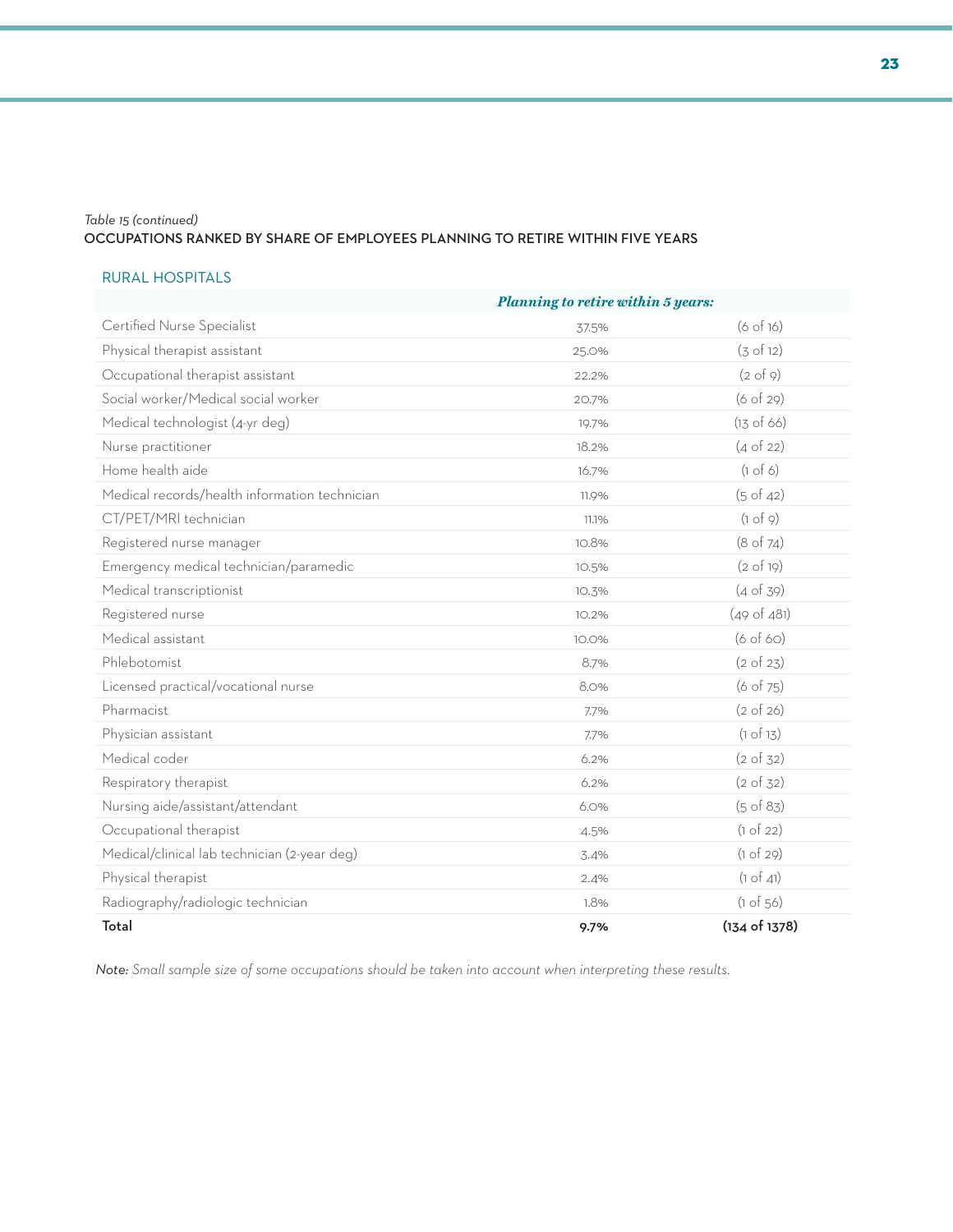### Factors Influencing Retirement Decisions

Respondents were asked to choose the single most important factor driving their retirement decision. These are ranked in Table 16. The most frequently cited factor was job stress/pressure (17.5 percent). Other top reasons were reaching appropriate retirement age (12.1 percent), desire to pursue leisure activities (10.5 percent), reaching eligible retirement age (9.9 percent), and physical demands of the job (6.9 percent). For both rural and urban hospitals, the top reasons for retirement were reaching eligible or appropriate retirement age and job stress/pressure.

For the three occupations with the highest number of employees planning to retire within five years—registered nurses, medical technologists, and LPNs (see Table 14)—the most commonly-cited top factor driving the retirement decision of these individuals was job stress/pressure.

#### *Table 16*

### **most important reason for retiring from health care profession**

|                                                  | All Hospitals |                | Urban          |                | Rural           |                |
|--------------------------------------------------|---------------|----------------|----------------|----------------|-----------------|----------------|
|                                                  | <b>Number</b> | %              | <b>Number</b>  | %              | <b>Number</b>   | %              |
| Job stress/pressure                              | 87            | 18             | 63             | 17             | 24              | 18             |
| Reaching appropriate retirement age              | 60            | 12             | 43             | 12             | 17              | 13             |
| Desire to pursue leisure activities              | 52            | $\overline{1}$ | 38             | $\overline{1}$ | 14              | 10             |
| Reaching eligible retirement age                 | 49            | 10             | 25             | $\overline{7}$ | 24              | 18             |
| Physical demands of job                          | 34            | $\overline{7}$ | 27             | 8              | $\overline{7}$  | 5              |
| Financial security at time of retirement         | 29            | 6              | 26             | $\overline{7}$ | 3               | $\overline{2}$ |
| Coincide with spouse's/partner's<br>retirement   | 28            | 6              | 20             | 6              | 8               | 6              |
| Emotional demands of job                         | 25            | 5              | 15             | $\overline{4}$ | 10 <sup>°</sup> | 8              |
| Health related issues                            | 22            | $\overline{A}$ | 17             | 5              | 5               | $\overline{4}$ |
| Work schedules/shift                             | 20            | $\overline{A}$ | 17             | 5              | 3               | $\overline{2}$ |
| Changing priorities in the health care<br>system | 18            | $\overline{4}$ | 15             | $\overline{4}$ | 3               | $\overline{2}$ |
| Other                                            | 15            | 3              | 13             | $\overline{4}$ | $\overline{2}$  | $\overline{2}$ |
| Lifestyle change                                 | 14            | 3              | 11             | 3              | 3               | $\overline{2}$ |
| Desire for a career change                       | 12            | $\overline{2}$ | 9              | 3              | 3               | $\overline{2}$ |
| Family obligations                               | $\circ$       | $\overline{2}$ | $\overline{7}$ | $\overline{2}$ | $\overline{2}$  | $\overline{2}$ |
| Insufficient salary and benefits                 | 9             | $\overline{2}$ | 5              | $\mathbb{L}$   | $\overline{A}$  | 3              |
| Access to post employment benefits               | 7             | $\overline{1}$ | 5              | $\mathbb{L}$   | $\overline{2}$  | $\overline{2}$ |
| Lack of interesting work                         | $\sqrt{4}$    | $\overline{1}$ | $\overline{4}$ | $\mathbb{L}$   | N/A             | N/A            |
| Number of dependants at home                     | $\mathbf{2}$  | O.4            | $\overline{2}$ | $\mathbb{R}$   | N/A             | N/A            |
| Total                                            | 496           | 100            | 362            | 100            | 134             | 100            |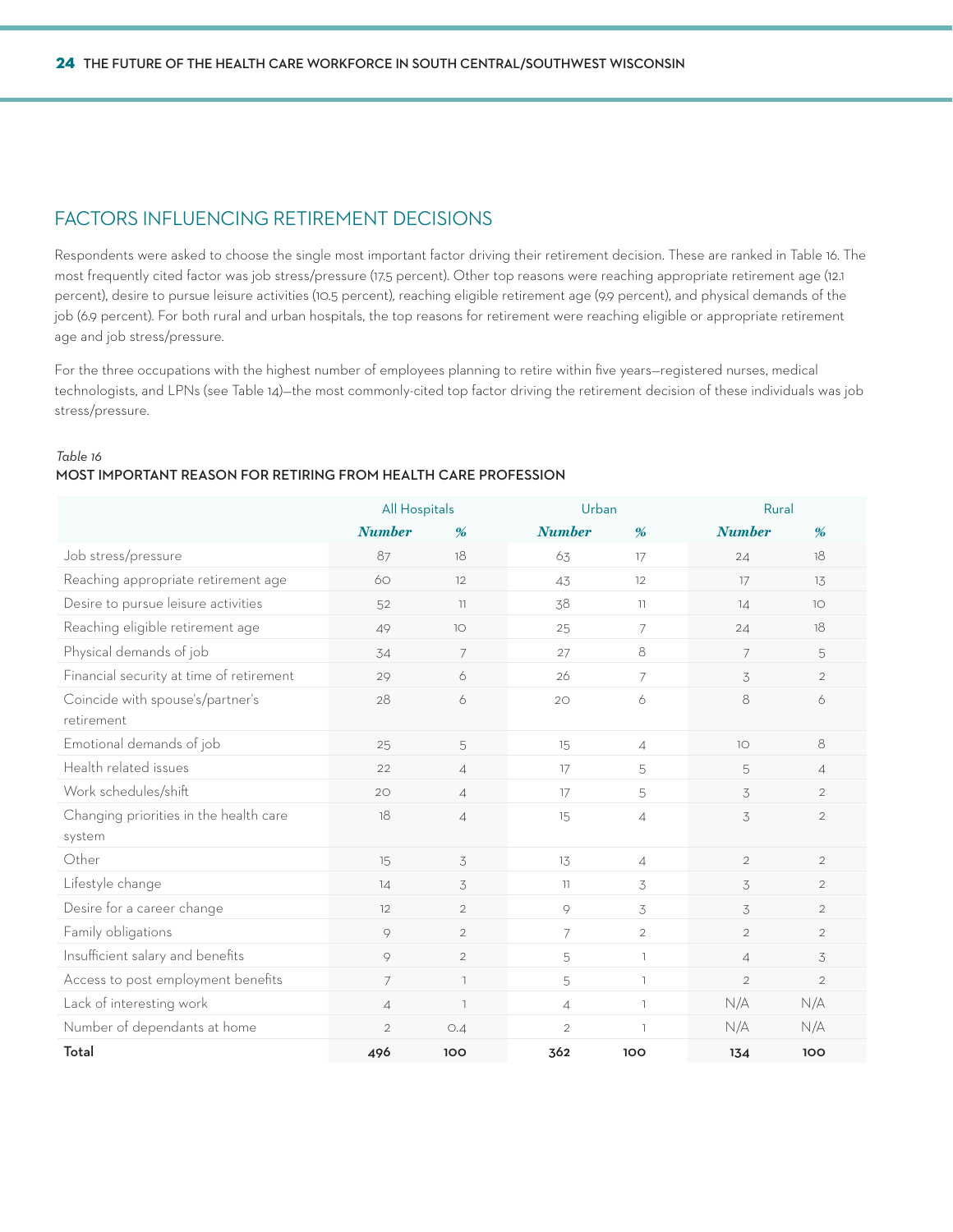### Managing Retirement Decisions

Respondents were asked if they would be interested in specified options for their lead up to full retirement (Table 17). Of individuals planning to retire within the next five years, 64 percent are interested in contract or casual employment after retirement, while 43 percent are interested in a gradual reduction in hours leading up to retirement, and 28 percent are interested in a reduced level of responsibility prior to retirement. Interest in these various options is roughly similar between urban and rural hospital employees.

#### *Table 17*

### **employee interest in various options leading up to retirement**

|                                                        | All Hospitals    |     | Urban            |     | Rural            |     |
|--------------------------------------------------------|------------------|-----|------------------|-----|------------------|-----|
| <b>Interested In:</b>                                  | <b>Frequency</b> | %   | <b>Frequency</b> | %   | <b>Frequency</b> | %   |
| Gradual reduction in hours<br>leading up to retirement | 213              | 43% | 150              | 41% | 63               | 47% |
| Reduced level of responsibility<br>prior to retirement | 137              | 28% | 106              | 29% | 31               | 23% |
| Contract or casual employment<br>after retirement      | 318              | 64% | 237              | 65% | 81               | 60% |

### Suggestions for Retaining Health care Workers

Survey respondents provided various suggestions for retaining health care workers. Suggestions fall within two broad categories those that address ways to improve job quality at the workplace and those that offer means to elevate job satisfaction.

With regard to job quality, many respondents noted that implementing better staffing would serve to retain health care workers; lowering caseloads may serve also to decrease job stress/pressure experienced by many health care workers who participated in the survey. Health care workers also frequently mentioned that the creation and/or maintenance of a supportive working environment, where they feel respected, appreciated, and listened to by supervisors and management, would likely retain employees. Paperwork and other recordkeeping was identified as an onerous activity that oftentimes kept workers from providing the care desired—decreasing the need (or frequency) for excessive paperwork might maintain health care workers in the field. Lastly, respondents indicated that provision of flexible scheduling by their workplace would improve job quality.

Not surprisingly, most workers commented that they would like better wages and benefits; better benefits encompassed better health insurance (i.e., health care insurance that is not only more comprehensive, but that is also more affordable to employees), better retirement benefits (i.e., provision of health insurance *after* retirement), greater contributions by employers to employee 401k plans, and finally, improvements to vacation time/EMB/PTO banks, their allocation and use. Employees stated that recognition of longevity by their employer through financial rewards and more on-the-job privileges, like schedule choice, would help to retain them. This suggestion in particular seems understandable given that the overall sample population is older than the overall population; many of the respondents have likely been working in health care for some time and want a reward for their contribution and dedication to the field.

While the health care workers of both urban and rural hospitals frequently put forth the above suggestions, they offered suggestions particular to their location. For urban hospitals, the suggestion to provide free or paid parking was oftentimes mentioned. Rural hospitals voiced the need for continuing educational opportunities as a way to maintain the health care workforce.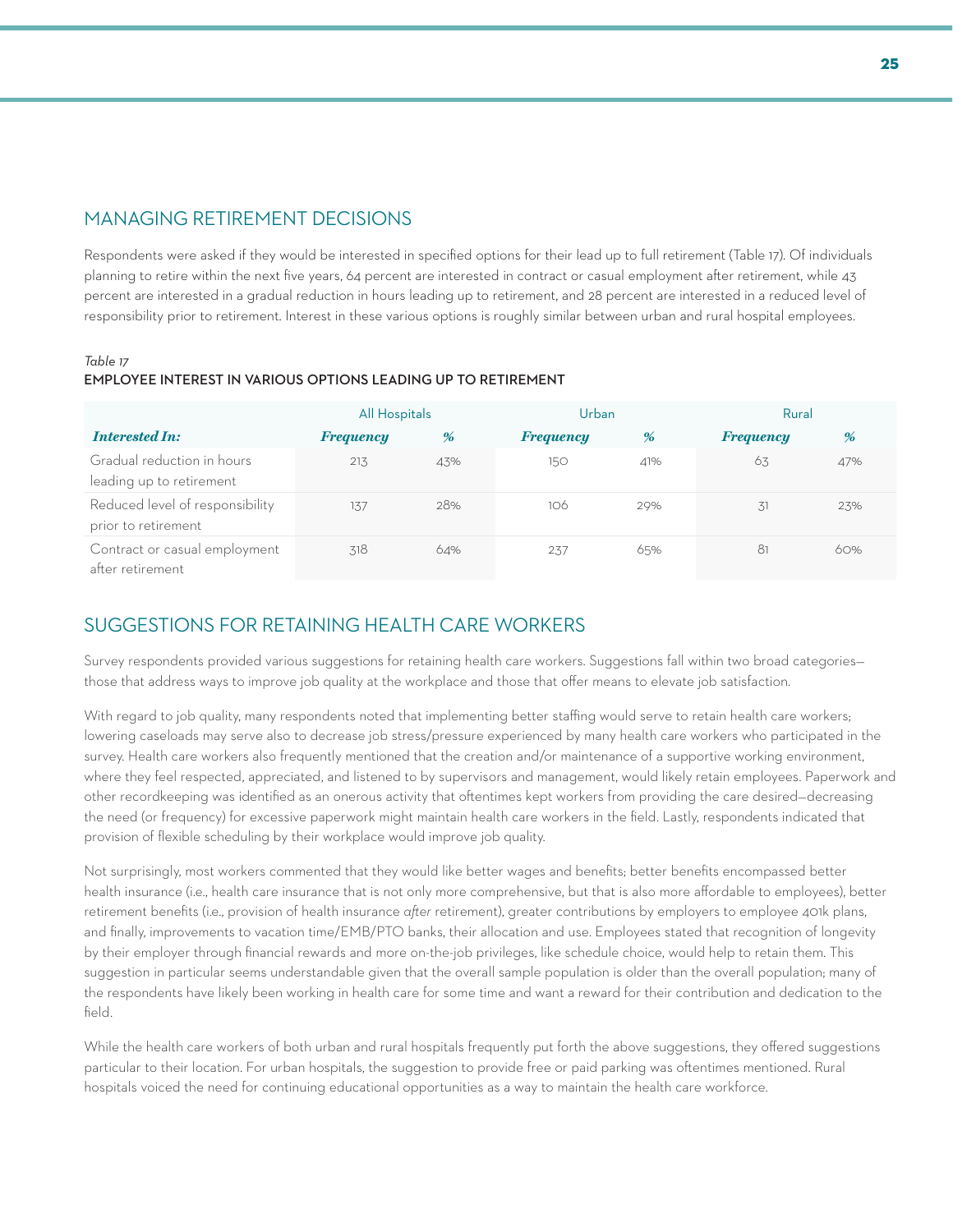### Departure Intentions

In addition to questions regarding retirement plans, employees were asked if they intended to depart the health care field within 24 months for reasons unrelated to retirement. Less than two percent of survey respondents, who do not plan to retire in the next five years, plan to leave the health care field within the next 24 months (see Table 18). Job stress/pressure and insufficient salary and benefits were the top two reasons behind people's decision to depart, followed by desire for a career change, family obligations, and dissatisfaction with their work schedule or shift (Table 19).

### *Table 18*

### **departure intentions of health care employees not planning to retire within five years**

|                                              | All Hospitals    |     | Urban            |      | Rural            |      |
|----------------------------------------------|------------------|-----|------------------|------|------------------|------|
|                                              | <b>Frequency</b> | %   | <b>Frequency</b> | %    | <b>Frequency</b> | %    |
| Yes, I plan to leave within 12 months        | 20               | O.5 |                  | O.4  | $\circ$          | O.7  |
| Yes, I plan to leave within 12 and 24 months | 55               | 1.4 | 35               | 1.4  | 20               | 1.6  |
| No                                           | 3757             | 98  | 2539             | 98.2 | 1215             | 97.7 |
| Total                                        | 3832             | 100 | 2585             | 100  | 1244             | 100  |

#### *Table 19*

#### **most important reason for departing from health care profession**

|                                        | <b>All Hospitals</b>     |                          | Urban                    |                                  | Rural            |     |
|----------------------------------------|--------------------------|--------------------------|--------------------------|----------------------------------|------------------|-----|
|                                        | <b>Frequency</b>         | %                        | <b>Frequency</b>         | %                                | <b>Frequency</b> | %   |
| Insufficient salary and benefits       | 14                       | 19                       | $\overline{\mathcal{A}}$ | 9                                | 10               | 33  |
| Job stress/pressure                    | 14                       | 19                       | 9                        | 21                               | 5                | 17  |
| Other                                  | 12                       | 16                       | 7                        | 16                               | 5                | 17  |
| Desire for a career change             | 6                        | 8                        | 3                        | 7                                | 3                | 10  |
| Family obligations                     | 6                        | 8                        | $\overline{2}$           | 5                                | $\overline{4}$   | 13  |
| Work schedules/shift                   | 6                        | 8                        | 5                        | $\left\lceil \cdot \right\rceil$ |                  | 3   |
| Returning to school                    | 5                        | 7                        | $\overline{A}$           | 9                                |                  | 3   |
| Changing priorities in the health care | 3                        | $\overline{4}$           | 3                        | $\overline{7}$                   | N/A              | N/A |
| system                                 |                          |                          |                          |                                  |                  |     |
| Lack of interesting work               | $\overline{2}$           | 3                        | $\overline{2}$           | 5                                | N/A              | N/A |
| Lifestyle change                       | $\overline{2}$           | 3                        | ı                        | $\overline{2}$                   |                  | 3   |
| Desire to pursue leisure activities    | $\overline{1}$           | $\overline{1}$           |                          | $\overline{2}$                   | N/A              | N/A |
| Emotional demands of job               | $\overline{\phantom{a}}$ | $\overline{\phantom{a}}$ |                          | $\overline{2}$                   | N/A              | N/A |
| Health related issues                  | $\overline{\phantom{a}}$ | $\overline{\phantom{a}}$ |                          | $\overline{2}$                   | N/A              | N/A |
| Physical demands of job                | $\overline{1}$           | $\overline{1}$           |                          | $\mathfrak{D}$                   | N/A              | N/A |
| Total                                  | 74                       | 100                      | 44                       | 100                              | 30               | 100 |